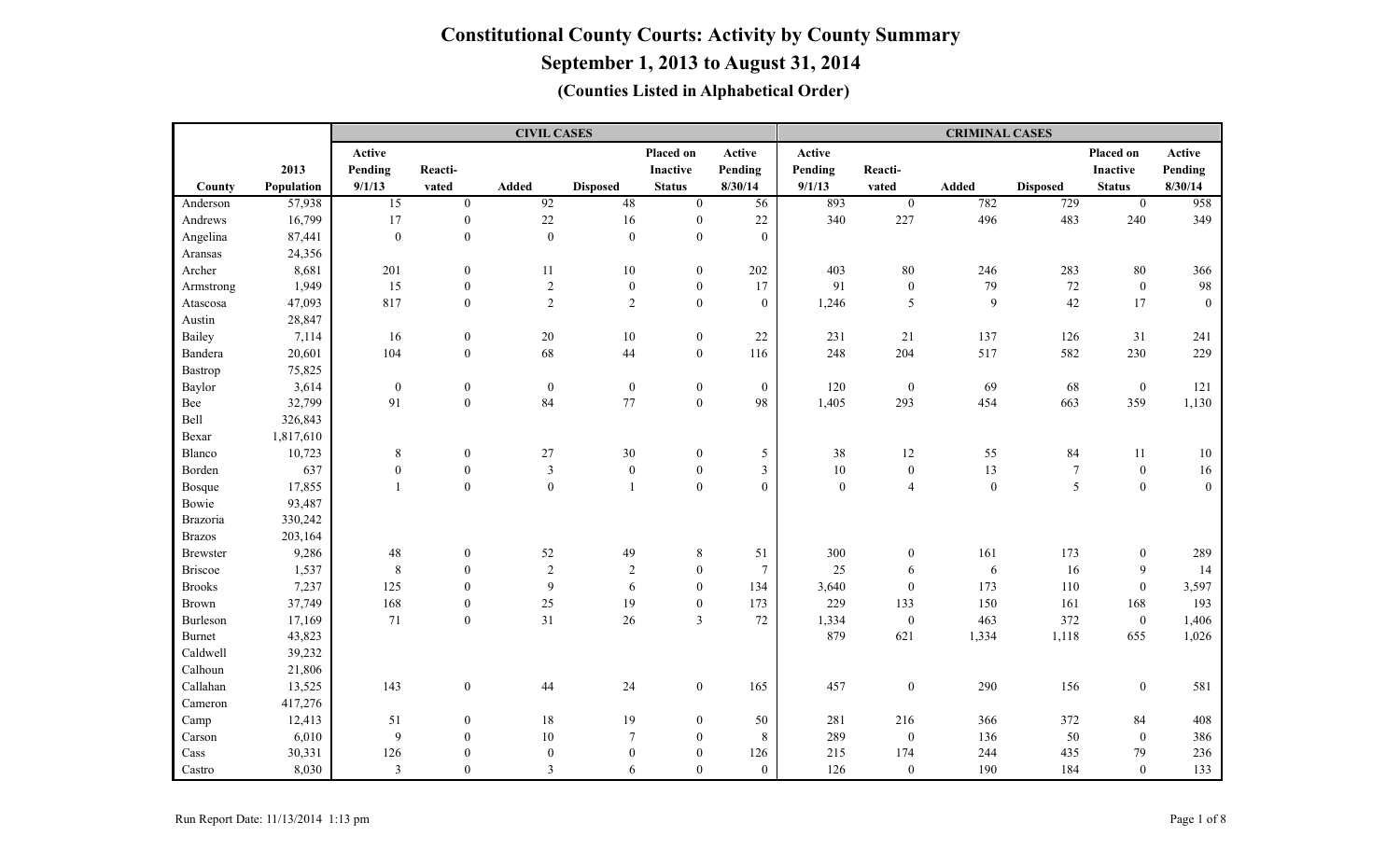**September 1, 2013 to August 31, 2014**

|                 |            |                  |                  | <b>JUVENILE CASES</b> |                  |                  |                  |                  |                  | <b>TOTAL CASES</b> |                  |                  |                  |
|-----------------|------------|------------------|------------------|-----------------------|------------------|------------------|------------------|------------------|------------------|--------------------|------------------|------------------|------------------|
|                 |            | Active           |                  |                       |                  | Placed on        | Active           | Active           |                  |                    |                  | Placed on        | Active           |
|                 | 2013       | Pending          | Reacti-          |                       |                  | <b>Inactive</b>  | Pending          | Pending          | Reacti-          |                    |                  | Inactive         | Pending          |
| County          | Population | 9/1/13           | vated            | <b>Added</b>          | <b>Disposed</b>  | <b>Status</b>    | 8/30/14          | 9/1/13           | vated            | Added              | <b>Disposed</b>  | <b>Status</b>    | 8/30/14          |
| Anderson        | 57,938     |                  |                  |                       |                  |                  |                  | 908              | $\mathbf{0}$     | 874                | 777              | $\mathbf{0}$     | 1,014            |
| Andrews         | 16,799     | 28               | $\boldsymbol{0}$ | $35\,$                | $27\,$           | $\boldsymbol{0}$ | 36               | 385              | 227              | 553                | 526              | 240              | 407              |
| Angelina        | 87,441     |                  |                  |                       |                  |                  |                  | $\mathbf{0}$     | $\boldsymbol{0}$ | $\boldsymbol{0}$   | $\boldsymbol{0}$ | $\mathbf{0}$     | $\theta$         |
| Aransas         | 24,356     |                  |                  |                       |                  |                  |                  | $\mathbf{0}$     | $\boldsymbol{0}$ | $\boldsymbol{0}$   | $\mathbf{0}$     | $\mathbf{0}$     | $\theta$         |
| Archer          | 8,681      | $\boldsymbol{0}$ | $\boldsymbol{0}$ | $\boldsymbol{0}$      | $\boldsymbol{0}$ | $\boldsymbol{0}$ | $\boldsymbol{0}$ | 604              | $80\,$           | 257                | 293              | 80               | 568              |
| Armstrong       | 1,949      |                  | $\boldsymbol{0}$ | $\boldsymbol{0}$      | $\boldsymbol{0}$ | $\boldsymbol{0}$ |                  | 107              | $\boldsymbol{0}$ | 81                 | 72               | $\boldsymbol{0}$ | 116              |
| Atascosa        | 47,093     | $\boldsymbol{0}$ | $\mathbf{0}$     | $\mathbf{0}$          | $\mathbf{0}$     | $\overline{0}$   | $\overline{0}$   | 2,063            | 5                | 11                 | 44               | 17               | $\theta$         |
| Austin          | 28,847     |                  |                  |                       |                  |                  |                  | $\boldsymbol{0}$ | $\boldsymbol{0}$ | $\boldsymbol{0}$   | $\boldsymbol{0}$ | $\mathbf{0}$     | $\mathbf{0}$     |
| Bailey          | 7,114      | 19               | $\overline{4}$   | $\,8\,$               | $\overline{4}$   | $\mathbf{1}$     | 26               | 266              | 25               | 165                | 140              | 32               | 289              |
| Bandera         | 20,601     | 3                | $\overline{0}$   | $\overline{7}$        | $\tau$           | $\boldsymbol{0}$ | 5                | 355              | 204              | 592                | 633              | 230              | 350              |
| Bastrop         | 75,825     |                  |                  |                       |                  |                  |                  | $\mathbf{0}$     | $\boldsymbol{0}$ | $\boldsymbol{0}$   | $\boldsymbol{0}$ | $\mathbf{0}$     | $\mathbf{0}$     |
| Baylor          | 3,614      | $\boldsymbol{0}$ | $\overline{0}$   | $\mathbf{0}$          | $\boldsymbol{0}$ | $\overline{0}$   | $\overline{0}$   | 120              | $\boldsymbol{0}$ | 69                 | 68               | $\mathbf{0}$     | 121              |
| Bee             | 32,799     |                  |                  |                       |                  |                  |                  | 1,496            | 293              | 538                | 740              | 359              | 1,228            |
| Bell            | 326,843    |                  |                  |                       |                  |                  |                  | $\mathbf{0}$     | $\boldsymbol{0}$ | $\boldsymbol{0}$   | $\boldsymbol{0}$ | $\boldsymbol{0}$ | $\boldsymbol{0}$ |
| Bexar           | 1,817,610  |                  |                  |                       |                  |                  |                  | $\mathbf{0}$     | $\boldsymbol{0}$ | $\boldsymbol{0}$   | $\boldsymbol{0}$ | $\mathbf{0}$     | $\mathbf{0}$     |
| Blanco          | 10,723     | $\boldsymbol{0}$ | $\boldsymbol{0}$ | $\theta$              | $\mathbf{0}$     | $\boldsymbol{0}$ | $\boldsymbol{0}$ | 46               | 12               | 82                 | 114              | 11               | 15               |
| Borden          | 637        | $\boldsymbol{0}$ | $\boldsymbol{0}$ | $\boldsymbol{0}$      | $\boldsymbol{0}$ | $\boldsymbol{0}$ | $\boldsymbol{0}$ | $10\,$           | $\boldsymbol{0}$ | 16                 | $\overline{7}$   | $\boldsymbol{0}$ | 19               |
| Bosque          | 17,855     | $\boldsymbol{0}$ | $\boldsymbol{0}$ | $\boldsymbol{0}$      | $\boldsymbol{0}$ | $\boldsymbol{0}$ | $\boldsymbol{0}$ | $\mathbf{1}$     | 4                | $\boldsymbol{0}$   | 6                | $\theta$         | $\overline{0}$   |
| Bowie           | 93,487     |                  |                  |                       |                  |                  |                  | $\overline{0}$   | $\mathbf{0}$     | $\boldsymbol{0}$   | $\theta$         | $\Omega$         | $\Omega$         |
| Brazoria        | 330,242    |                  |                  |                       |                  |                  |                  | $\Omega$         | $\mathbf{0}$     | $\boldsymbol{0}$   | $\mathbf{0}$     | $\theta$         | $\theta$         |
| <b>Brazos</b>   | 203,164    |                  |                  |                       |                  |                  |                  | $\theta$         | $\theta$         | $\boldsymbol{0}$   | $\boldsymbol{0}$ | $\theta$         | $\Omega$         |
| <b>Brewster</b> | 9,286      | $\boldsymbol{0}$ | $\boldsymbol{0}$ | $\boldsymbol{0}$      | $\boldsymbol{0}$ | $\boldsymbol{0}$ | $\boldsymbol{0}$ | 348              | $\mathbf{0}$     | 213                | 222              | $\,8\,$          | 340              |
| <b>Briscoe</b>  | 1,537      | $\boldsymbol{0}$ | $\boldsymbol{0}$ | $\overline{2}$        | $\overline{2}$   | $\mathbf{0}$     | $\mathbf{0}$     | 33               | 6                | $10\,$             | 20               | 9                | 21               |
| <b>Brooks</b>   | 7,237      | $\boldsymbol{0}$ | $\mathbf{0}$     | $\mathbf{0}$          | $\boldsymbol{0}$ | $\mathbf{0}$     | $\mathbf{0}$     | 3,765            | $\boldsymbol{0}$ | 182                | 116              | $\boldsymbol{0}$ | 3,731            |
| Brown           | 37,749     | 12               | $\mathbf{0}$     | 36                    | 14               | $\mathbf{0}$     | 31               | 409              | 133              | 211                | 194              | 168              | 397              |
| Burleson        | 17,169     | 63               | $\overline{0}$   | 14                    | 16               | $\mathbf{0}$     | 62               | 1,468            | $\boldsymbol{0}$ | 508                | 414              | $\mathfrak{Z}$   | 1,540            |
| <b>Burnet</b>   | 43,823     |                  |                  |                       |                  |                  |                  | 879              | 621              | 1,334              | 1,118            | 655              | 1,026            |
| Caldwell        | 39,232     |                  |                  |                       |                  |                  |                  | $\mathbf{0}$     | $\boldsymbol{0}$ | $\boldsymbol{0}$   | $\boldsymbol{0}$ | $\mathbf{0}$     | $\mathbf{0}$     |
| Calhoun         | 21,806     |                  |                  |                       |                  |                  |                  | $\mathbf{0}$     | $\mathbf{0}$     | $\boldsymbol{0}$   | $\boldsymbol{0}$ | $\theta$         | $\theta$         |
| Callahan        | 13,525     | $\boldsymbol{0}$ | $\boldsymbol{0}$ | $\boldsymbol{0}$      | $\boldsymbol{0}$ | $\boldsymbol{0}$ | $\mathbf{0}$     | 600              | $\boldsymbol{0}$ | 334                | 180              | $\mathbf{0}$     | 746              |
| Cameron         | 417,276    |                  |                  |                       |                  |                  |                  | $\mathbf{0}$     | $\boldsymbol{0}$ | $\boldsymbol{0}$   | $\boldsymbol{0}$ | $\mathbf{0}$     | $\boldsymbol{0}$ |
| Camp            | 12,413     |                  |                  |                       |                  |                  |                  | 332              | 216              | 384                | 391              | 84               | 458              |
| Carson          | 6,010      | $\boldsymbol{0}$ | $\boldsymbol{0}$ | 2                     | $\overline{c}$   | $\mathbf{0}$     | $\overline{0}$   | 298              | $\boldsymbol{0}$ | 148                | 59               | $\mathbf{0}$     | 394              |
| Cass            | 30,331     |                  |                  |                       |                  |                  |                  | 341              | 174              | 244                | 435              | 79               | 362              |
| Castro          | 8,030      | 6                | $\boldsymbol{0}$ | $\,8\,$               | 13               | $\boldsymbol{0}$ | $\mathfrak{Z}$   | 135              | $\boldsymbol{0}$ | 201                | 203              | $\boldsymbol{0}$ | 136              |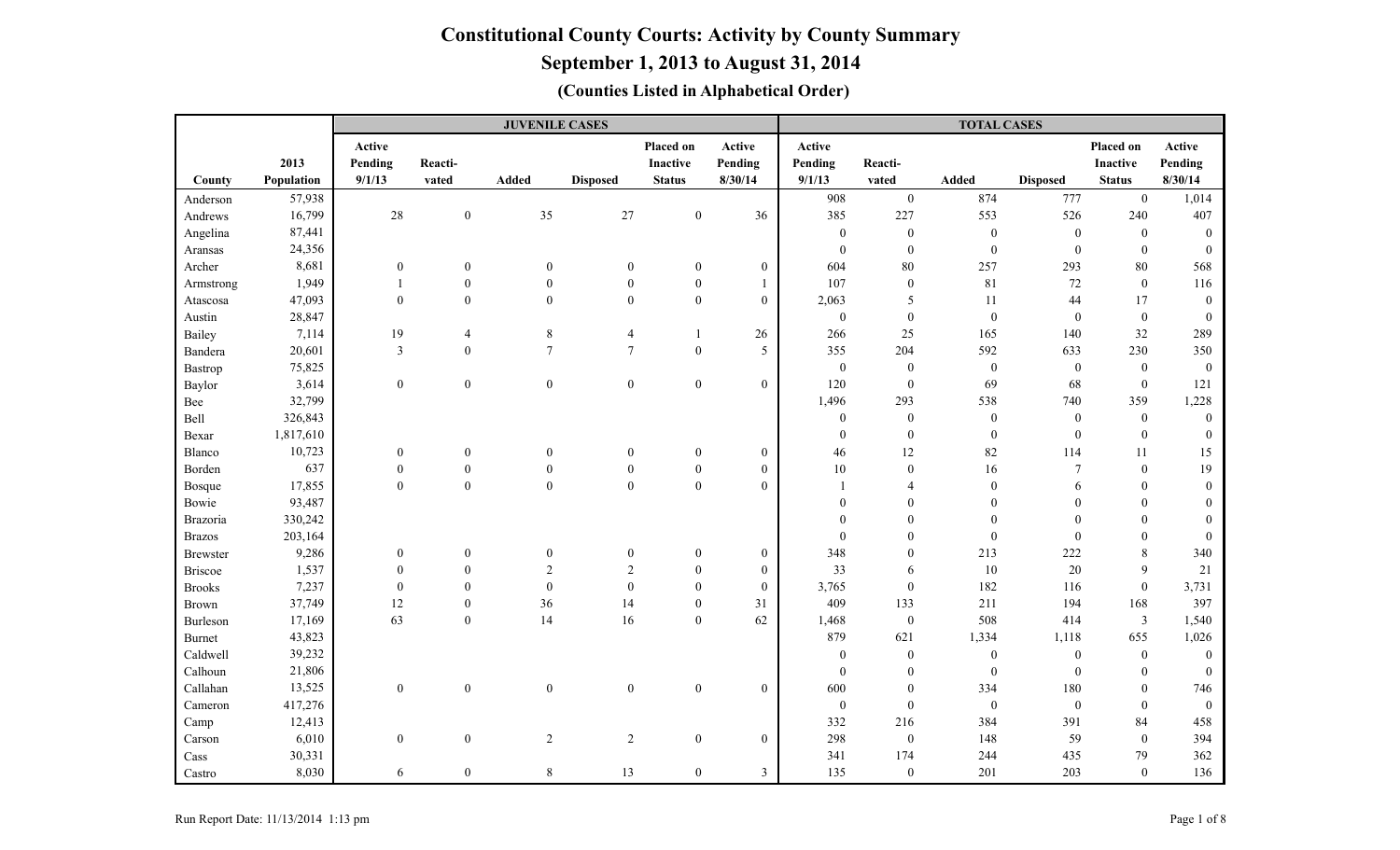|               |            |                  |                  | <b>CIVIL CASES</b> |                  |                  |                  |         |                  | <b>CRIMINAL CASES</b> |                  |                  |         |
|---------------|------------|------------------|------------------|--------------------|------------------|------------------|------------------|---------|------------------|-----------------------|------------------|------------------|---------|
|               |            | Active           |                  |                    |                  | Placed on        | Active           | Active  |                  |                       |                  | Placed on        | Active  |
|               | 2013       | Pending          | Reacti-          |                    |                  | Inactive         | Pending          | Pending | Reacti-          |                       |                  | <b>Inactive</b>  | Pending |
| County        | Population | 9/1/13           | vated            | Added              | <b>Disposed</b>  | <b>Status</b>    | 8/30/14          | 9/1/13  | vated            | <b>Added</b>          | <b>Disposed</b>  | <b>Status</b>    | 8/30/14 |
| Chambers      | 36,812     | $\overline{542}$ | $\overline{0}$   | 211                | 103              | $\mathbf{0}$     | 602              | 502     | 179              | 987                   | 958              | 251              | 479     |
| Cherokee      | 50,878     | $\boldsymbol{0}$ | $\boldsymbol{0}$ | $\boldsymbol{0}$   | $\bf{0}$         | $\boldsymbol{0}$ | $\boldsymbol{0}$ | 461     | $\boldsymbol{0}$ | 70                    | 187              | $\boldsymbol{0}$ | 343     |
| Childress     | 7,095      | 29               | $\boldsymbol{0}$ | $\tau$             | $\overline{1}$   | $\Omega$         | 37               | 737     | $\boldsymbol{0}$ | 383                   | 330              | $\mathbf{0}$     | 788     |
| Clay          | 10,473     | 120              | $\mathbf{0}$     | 22                 | 24               | $\mathbf{0}$     | 119              | 225     | $\mathbf{0}$     | 334                   | 340              | 15               | 204     |
| Cochran       | 3,016      | $\overline{4}$   | $\mathbf{0}$     |                    | $\overline{1}$   | $\boldsymbol{0}$ | $\overline{4}$   | 56      | $\sqrt{2}$       | 15                    | $\boldsymbol{7}$ | $\boldsymbol{0}$ | 64      |
| Coke          | 3,210      | 39               | $\mathbf{0}$     | 5                  | $\overline{2}$   | $\mathbf{1}$     | 42               | 91      | $\boldsymbol{0}$ | 37                    | 23               | $\mathfrak{Z}$   | 108     |
| Coleman       | 8,543      | 66               | $\boldsymbol{0}$ | 27                 | 22               | $\boldsymbol{0}$ | 68               | 187     | 14               | 137                   | 118              | 22               | 201     |
| Collin        | 854,778    |                  |                  |                    |                  |                  |                  |         |                  |                       |                  |                  |         |
| Collingsworth | 3,099      | 34               | $\boldsymbol{0}$ | $\overline{2}$     | $\mathbf{0}$     | $\boldsymbol{0}$ | 36               | 49      | $\boldsymbol{0}$ | 18                    | $30\,$           | $\boldsymbol{0}$ | 37      |
| Colorado      | 20,752     | 65               | $\boldsymbol{0}$ | 61                 | 15               | $\boldsymbol{0}$ | 144              | 368     | $\boldsymbol{0}$ | 424                   | 372              | $\mathbf{0}$     | 408     |
| Comal         | 118,480    |                  |                  |                    |                  |                  |                  |         |                  |                       |                  |                  |         |
| Comanche      | 13,623     | 45               | $\boldsymbol{0}$ | 39                 | $40\,$           | $\boldsymbol{0}$ | 45               | 149     | 119              | 291                   | 322              | 109              | 131     |
| Concho        | 4,043      | $42\,$           | $\boldsymbol{0}$ | $\overline{4}$     | $10\,$           | $\boldsymbol{0}$ | 36               | 200     | $\boldsymbol{0}$ | 81                    | 103              | $\boldsymbol{0}$ | 194     |
| Cooke         | 38,467     |                  |                  |                    |                  |                  |                  |         |                  |                       |                  |                  |         |
| Coryell       | 76,192     |                  |                  |                    |                  |                  |                  |         |                  |                       |                  |                  |         |
| Cottle        | 1,452      | $\overline{1}$   | $\mathbf{0}$     | $\boldsymbol{0}$   | $\boldsymbol{0}$ | $\boldsymbol{0}$ | $\mathbf{1}$     | 57      | $\boldsymbol{0}$ | 9                     | 26               | $\boldsymbol{0}$ | $52\,$  |
| Crane         | 4,773      | 34               | $\boldsymbol{0}$ | $\overline{4}$     | $\mathfrak{Z}$   | $\mathbf{0}$     | 40               | 51      | 9                | 77                    | 74               | 10               | 42      |
| Crockett      | 3,807      | 12               | $\mathbf{0}$     | 12                 | 13               | $\mathbf{0}$     | 12               | 103     | $\mathbf{0}$     | 263                   | 276              | $\mathbf{0}$     | 139     |
| Crosby        | 5,991      | 9                | $\boldsymbol{0}$ | $\overline{4}$     | $\sqrt{2}$       | $\Omega$         | 11               | 42      | $\mathbf{0}$     | 88                    | 66               | $\Omega$         | 64      |
| Culberson     | 2,277      | 154              | $\boldsymbol{0}$ | 9                  | 13               | $\theta$         | 150              | 345     | $\boldsymbol{0}$ | 96                    | 63               | $\theta$         | 378     |
| Dallam        | 7,057      | 25               | $\mathbf{0}$     | 15                 | 13               | $\overline{0}$   | 27               | 122     | 14               | 98                    | 82               | $\overline{4}$   | 152     |
| Dallas        | 2,480,331  |                  |                  |                    |                  |                  |                  |         |                  |                       |                  |                  |         |
| Dawson        | 13,810     | 36               | $\boldsymbol{0}$ | $28\,$             | $22\,$           | $\boldsymbol{0}$ | 42               | 171     | $\boldsymbol{0}$ | 279                   | 252              | $\boldsymbol{0}$ | 198     |
| De Witt       | 20,503     | 11               | $\boldsymbol{0}$ | $88\,$             | 37               | $\boldsymbol{0}$ | 62               | 250     | 211              | 568                   | 605              | 207              | 217     |
| Deaf Smith    | 19,177     | 149              | $\boldsymbol{0}$ | 72                 | 51               | 1                | 161              | 537     | -1               | 571                   | 853              | -1               | 500     |
| Delta         | 5,238      | 12               | $\boldsymbol{0}$ | 23                 | $18\,$           | $\boldsymbol{0}$ | 19               | 76      | 32               | 98                    | 110              | 39               | 60      |
| Denton        | 728,799    |                  |                  |                    |                  |                  |                  |         |                  |                       |                  |                  |         |
| Dickens       | 2,291      | $\mathbf{1}$     | $\mathbf{0}$     |                    | $\overline{2}$   | $\overline{0}$   | $\boldsymbol{0}$ | 41      | $\mathbf{0}$     | 38                    | 11               | $\mathbf{0}$     | 68      |
| Dimmit        | 10,897     | 47               | $\mathbf{0}$     | 25                 | $\sqrt{2}$       | $\overline{0}$   | 72               | 117     | $\mathbf{0}$     | 206                   | 274              | $\mathbf{0}$     | 99      |
| Donley        | 3,522      | 9                | $\mathbf{0}$     | $\overline{2}$     | $\overline{2}$   | $\mathbf{0}$     | 9                | 159     | $\mathbf{0}$     | 74                    | 47               |                  | 166     |
| Duval         | 11,640     | $\overline{4}$   | $\boldsymbol{0}$ | 39                 | 37               | $\mathbf{0}$     | 6                | 2,589   | $\boldsymbol{0}$ | 347                   | 293              | $\boldsymbol{0}$ | 2,643   |
| Eastland      | 18,245     | $\boldsymbol{0}$ | $\theta$         | $\mathbf{0}$       | $\boldsymbol{0}$ | $\theta$         | $\mathbf{0}$     | 257     | 179              | 700                   | 586              | 217              | 353     |
| Ector         | 149,378    | 66               | $\boldsymbol{0}$ | 56                 | $88\,$           | $\mathbf{0}$     | 34               | 330     | 109              | 1,131                 | 1,100            | 363              | 107     |
| Edwards       | 1,884      | 5                | $\mathbf{0}$     | $\overline{2}$     | 2                | $\mathbf{0}$     | 5                | 24      | $\mathbf{0}$     | 46                    | 44               | $\mathbf{0}$     | 35      |
| El Paso       | 827,718    |                  |                  |                    |                  |                  |                  |         |                  |                       |                  |                  |         |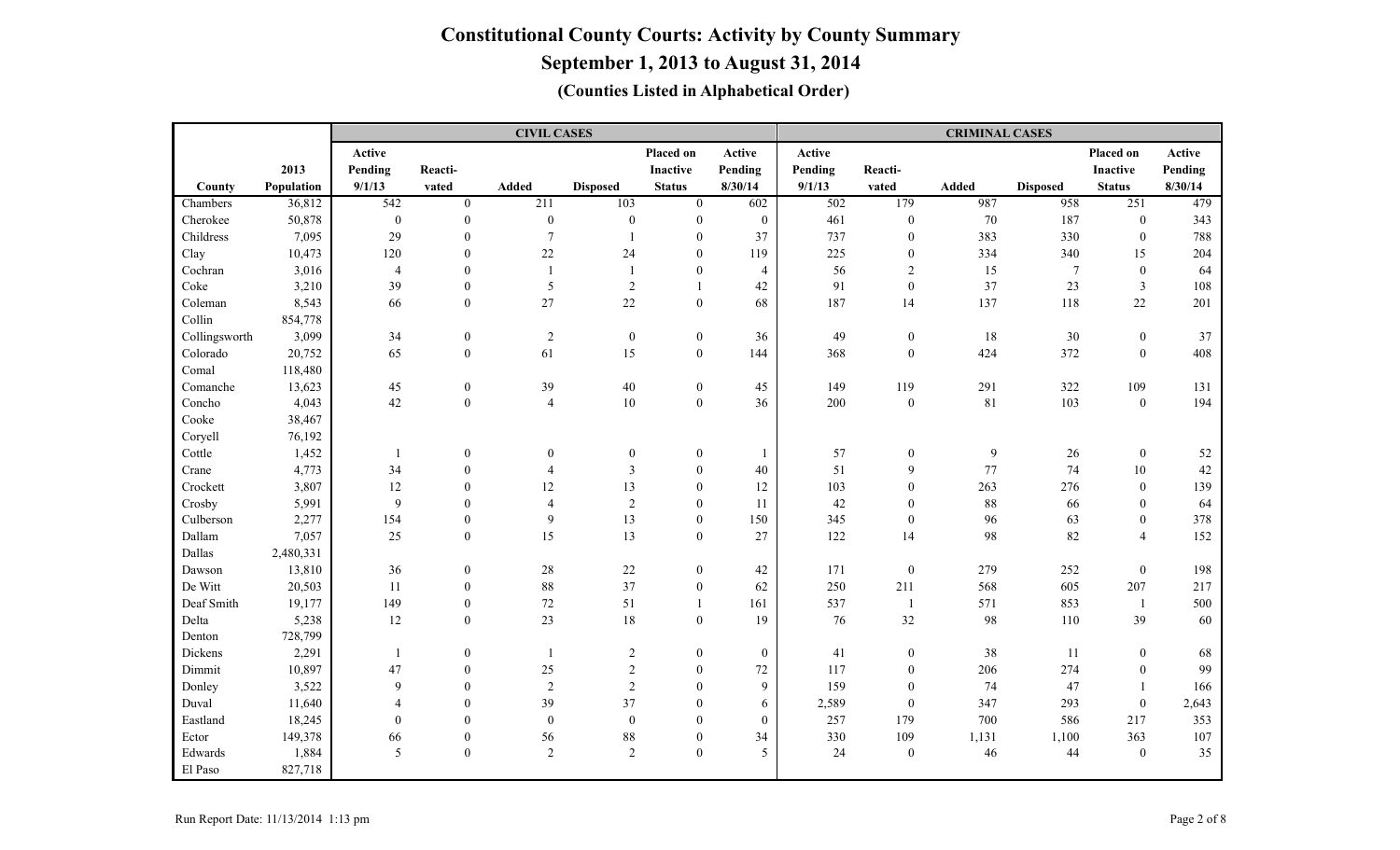### **September 1, 2013 to August 31, 2014**

|               |            |                  |                  | <b>JUVENILE CASES</b>   |                  |                  |                  |                  |                  | <b>TOTAL CASES</b> |                  |                 |                  |
|---------------|------------|------------------|------------------|-------------------------|------------------|------------------|------------------|------------------|------------------|--------------------|------------------|-----------------|------------------|
|               |            | Active           |                  |                         |                  | Placed on        | Active           | Active           |                  |                    |                  | Placed on       | Active           |
|               | 2013       | Pending          | Reacti-          |                         |                  | Inactive         | Pending          | Pending          | Reacti-          |                    |                  | <b>Inactive</b> | Pending          |
| County        | Population | 9/1/13           | vated            | <b>Added</b>            | <b>Disposed</b>  | <b>Status</b>    | 8/30/14          | 9/1/13           | vated            | Added              | <b>Disposed</b>  | <b>Status</b>   | 8/30/14          |
| Chambers      | 36,812     | 35               | $\boldsymbol{0}$ | $12\,$                  | $\overline{4}$   | $\overline{0}$   | 29               | 1,079            | 179              | 1,210              | 1,065            | 251             | 1,110            |
| Cherokee      | 50,878     | $\overline{0}$   | $\mathbf{0}$     | $\boldsymbol{0}$        | $\mathbf{0}$     | $\overline{0}$   | $\mathbf{0}$     | 461              | $\boldsymbol{0}$ | 70                 | 187              | $\mathbf{0}$    | 343              |
| Childress     | 7,095      |                  | $\theta$         | $\theta$                | $\mathbf{0}$     | $\theta$         |                  | 767              | $\boldsymbol{0}$ | 390                | 331              | $\mathbf{0}$    | 826              |
| Clay          | 10,473     | $\overline{0}$   | $\theta$         | $\Omega$                | $\Omega$         | $\Omega$         | $\mathbf{0}$     | 345              | $\boldsymbol{0}$ | 356                | 364              | 15              | 323              |
| Cochran       | 3,016      | 12               | $\mathbf{0}$     | 8                       | 5                | $\mathbf{0}$     | 15               | $72\,$           | $\overline{c}$   | 24                 | 13               | $\mathbf{0}$    | 83               |
| Coke          | 3,210      | $\overline{2}$   | $\boldsymbol{0}$ | $\theta$                | $\mathbf{0}$     | $\mathbf{0}$     | $\overline{2}$   | 132              | $\boldsymbol{0}$ | 42                 | 25               | $\overline{4}$  | 152              |
| Coleman       | 8,543      | $7\phantom{.0}$  | $\mathbf{0}$     | $\overline{\mathbf{3}}$ |                  | $\overline{0}$   | 8                | 260              | 14               | 167                | 141              | 22              | 277              |
| Collin        | 854,778    |                  |                  |                         |                  |                  |                  | $\boldsymbol{0}$ | $\mathbf{0}$     | $\boldsymbol{0}$   | $\boldsymbol{0}$ | $\theta$        | $\mathbf{0}$     |
| Collingsworth | 3,099      | $\boldsymbol{0}$ | $\boldsymbol{0}$ | $\mathbf{0}$            | $\boldsymbol{0}$ | $\boldsymbol{0}$ | $\boldsymbol{0}$ | 83               | $\mathbf{0}$     | 20                 | 30               | $\mathbf{0}$    | 73               |
| Colorado      | 20,752     | 80               | $\boldsymbol{0}$ | 24                      | $20\,$           | 1                | 83               | 513              | $\boldsymbol{0}$ | 509                | 407              |                 | 635              |
| Comal         | 118,480    |                  |                  |                         |                  |                  |                  | $\boldsymbol{0}$ | $\boldsymbol{0}$ | $\boldsymbol{0}$   | $\boldsymbol{0}$ | $\Omega$        | $\boldsymbol{0}$ |
| Comanche      | 13,623     | 11               | $\overline{0}$   | $18\,$                  | 11               | $\overline{0}$   | 18               | 205              | 119              | 348                | 373              | 109             | 194              |
| Concho        | 4,043      |                  |                  |                         |                  |                  |                  | 242              | $\boldsymbol{0}$ | 85                 | 113              | $\mathbf{0}$    | 230              |
| Cooke         | 38,467     |                  |                  |                         |                  |                  |                  | $\boldsymbol{0}$ | $\theta$         | $\boldsymbol{0}$   | $\boldsymbol{0}$ | $\theta$        | $\mathbf{0}$     |
| Coryell       | 76,192     |                  |                  |                         |                  |                  |                  | $\mathbf{0}$     | $\theta$         | $\boldsymbol{0}$   | $\boldsymbol{0}$ | $\mathbf{0}$    | $\Omega$         |
| Cottle        | 1,452      | $\boldsymbol{0}$ | $\mathbf{0}$     | $\mathbf{0}$            | $\overline{0}$   | $\boldsymbol{0}$ | $\mathbf{0}$     | 58               | $\Omega$         | 9                  | 26               | $\theta$        | 53               |
| Crane         | 4,773      | 6                | $\theta$         | $\theta$                |                  | $\mathbf{0}$     | 6                | 91               | 9                | 81                 | 78               | 10              | 88               |
| Crockett      | 3,807      |                  | $\theta$         | $\theta$                | $\boldsymbol{0}$ | $\mathbf{0}$     | 1                | 116              | $\boldsymbol{0}$ | 275                | 289              | $\mathbf{0}$    | 152              |
| Crosby        | 5,991      | $\theta$         | $\Omega$         | $\Omega$                | $\theta$         | $\theta$         | $\boldsymbol{0}$ | 51               | $\boldsymbol{0}$ | 92                 | 68               | $\theta$        | 75               |
| Culberson     | 2,277      | $\overline{2}$   | $\mathbf{0}$     | $\theta$                | $\overline{0}$   | $\theta$         | $\overline{2}$   | 501              | $\mathbf{0}$     | 105                | 76               | $\Omega$        | 530              |
| Dallam        | 7,057      | $\theta$         | $\theta$         | $\Omega$                | $\theta$         | $\Omega$         | $\Omega$         | 147              | 14               | 113                | 95               | $\overline{4}$  | 179              |
| Dallas        | 2,480,331  |                  |                  |                         |                  |                  |                  | $\boldsymbol{0}$ | $\boldsymbol{0}$ | $\boldsymbol{0}$   | $\boldsymbol{0}$ | $\mathbf{0}$    | $\boldsymbol{0}$ |
| Dawson        | 13,810     | $\boldsymbol{0}$ | $\boldsymbol{0}$ | $\bf{0}$                | $\boldsymbol{0}$ | $\overline{0}$   | $\boldsymbol{0}$ | 207              | $\boldsymbol{0}$ | 307                | 274              | $\theta$        | 240              |
| De Witt       | 20,503     | $\overline{4}$   | $\mathbf{0}$     | 12                      | 13               | $\boldsymbol{0}$ | 3                | 265              | 211              | 668                | 655              | 207             | 282              |
| Deaf Smith    | 19,177     | 57               | $\mathbf{0}$     | 34                      | 41               | $\overline{2}$   | 53               | 743              | $\mathbf{1}$     | 677                | 945              | $\overline{4}$  | 714              |
| Delta         | 5,238      | $\boldsymbol{0}$ | $\mathbf{0}$     | $\mathbf{0}$            | $\boldsymbol{0}$ | $\boldsymbol{0}$ | $\boldsymbol{0}$ | 88               | 32               | 121                | 128              | 39              | 79               |
| Denton        | 728,799    |                  |                  |                         |                  |                  |                  | $\mathbf{0}$     | $\boldsymbol{0}$ | $\boldsymbol{0}$   | $\boldsymbol{0}$ | $\theta$        | $\mathbf{0}$     |
| Dickens       | 2,291      | $\mathbf{0}$     | $\mathbf{0}$     | $\mathbf{0}$            | $\overline{0}$   | $\overline{0}$   | $\mathbf{0}$     | 42               | $\mathbf{0}$     | 39                 | 13               | $\Omega$        | 68               |
| Dimmit        | 10,897     | $\mathbf{0}$     | $\mathbf{0}$     | $\theta$                | $\mathbf{0}$     | $\overline{0}$   | $\boldsymbol{0}$ | 164              | $\mathbf{0}$     | 231                | 276              | $\theta$        | 171              |
| Donley        | 3,522      | $\theta$         | $\theta$         | $\Omega$                | $\theta$         | $\theta$         | $\boldsymbol{0}$ | 168              | $\boldsymbol{0}$ | 76                 | 49               | $\mathbf{1}$    | 175              |
| Duval         | 11,640     |                  |                  |                         |                  |                  |                  | 2,593            | $\boldsymbol{0}$ | 386                | 330              | $\mathbf{0}$    | 2,649            |
| Eastland      | 18,245     | $\boldsymbol{0}$ | $\boldsymbol{0}$ | $\mathbf{0}$            | 0                | $\boldsymbol{0}$ | $\boldsymbol{0}$ | 257              | 179              | 700                | 586              | 217             | 353              |
| Ector         | 149,378    | $\boldsymbol{0}$ | $\boldsymbol{0}$ | $\boldsymbol{0}$        | $\mathbf{0}$     | $\boldsymbol{0}$ | $\boldsymbol{0}$ | 396              | 109              | 1,187              | 1,188            | 363             | 141              |
| Edwards       | 1,884      | $\boldsymbol{0}$ | $\theta$         | $\theta$                | $\boldsymbol{0}$ | $\boldsymbol{0}$ | $\theta$         | 29               | $\bf{0}$         | 48                 | $46\,$           | $\mathbf{0}$    | $40\,$           |
| El Paso       | 827,718    |                  |                  |                         |                  |                  |                  | $\mathbf{0}$     | $\boldsymbol{0}$ | $\boldsymbol{0}$   | $\boldsymbol{0}$ | $\mathbf{0}$    | $\boldsymbol{0}$ |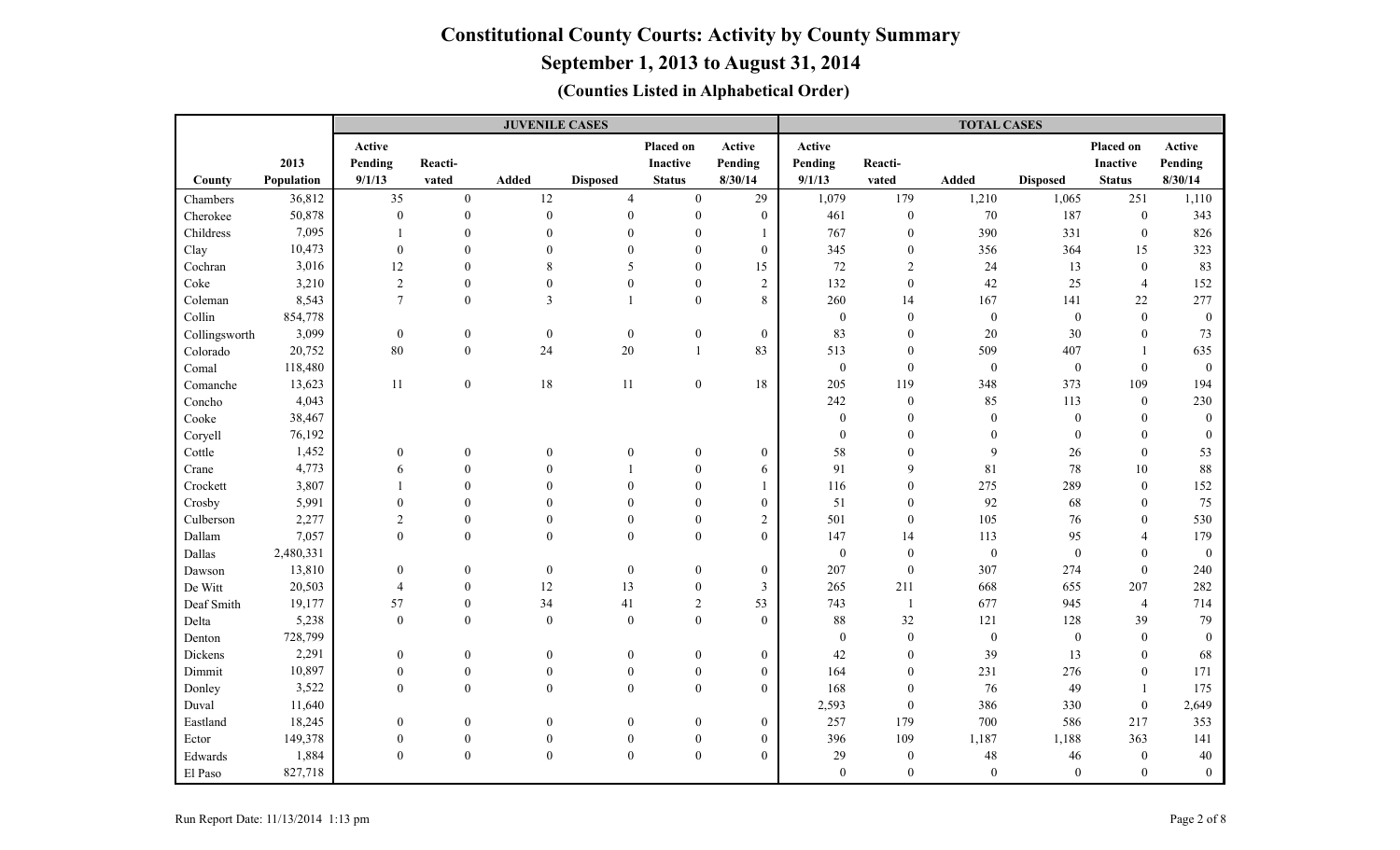|           |            |                  |                  | <b>CIVIL CASES</b> |                  |                  |                  |         |                  | <b>CRIMINAL CASES</b> |                 |                  |         |
|-----------|------------|------------------|------------------|--------------------|------------------|------------------|------------------|---------|------------------|-----------------------|-----------------|------------------|---------|
|           |            | Active           |                  |                    |                  | Placed on        | Active           | Active  |                  |                       |                 | Placed on        | Active  |
|           | 2013       | Pending          | Reacti-          |                    |                  | Inactive         | Pending          | Pending | Reacti-          |                       |                 | <b>Inactive</b>  | Pending |
| County    | Population | 9/1/13           | vated            | Added              | <b>Disposed</b>  | <b>Status</b>    | 8/30/14          | 9/1/13  | vated            | <b>Added</b>          | <b>Disposed</b> | <b>Status</b>    | 8/30/14 |
| Ellis     | 155,976    |                  |                  |                    |                  |                  |                  |         |                  |                       |                 |                  |         |
| Erath     | 39,658     |                  |                  |                    |                  |                  |                  |         |                  |                       |                 |                  |         |
| Falls     | 17,493     | 81               | $\mathbf{1}$     | $88\,$             | 31               | $\overline{2}$   | 142              | 453     | $\boldsymbol{0}$ | 431                   | 425             | $\mathbf{0}$     | 504     |
| Fannin    | 33,659     | $\boldsymbol{0}$ | $\boldsymbol{0}$ | $\mathfrak{Z}$     | $\mathfrak{Z}$   | $\boldsymbol{0}$ | $\boldsymbol{0}$ |         |                  |                       |                 |                  |         |
| Fayette   | 24,821     | $38\,$           | $\boldsymbol{0}$ | 31                 | $27\,$           | $\boldsymbol{0}$ | 42               | 131     | 162              | 418                   | 464             | 170              | $78\,$  |
| Fisher    | 3,856      | $\boldsymbol{0}$ | $\boldsymbol{0}$ | $\mathbf{0}$       | $\boldsymbol{0}$ | $\mathbf{0}$     | $\mathbf{0}$     | 76      | $\mathbf{0}$     | 28                    | 52              | $\mathbf{0}$     | 52      |
| Floyd     | 6,230      | $\,8\,$          | $\boldsymbol{0}$ | $\overline{7}$     | $\overline{7}$   | $\mathbf{0}$     | 8                | 29      | 31               | 56                    | 76              | 22               | 18      |
| Foard     | 1,277      | 13               | $\boldsymbol{0}$ | $\overline{0}$     | $\mathbf{0}$     | $\boldsymbol{0}$ | 13               | 22      | $\mathbf{0}$     | $20\,$                | 14              | $\theta$         | $28\,$  |
| Fort Bend | 652,365    |                  |                  |                    |                  |                  |                  |         |                  |                       |                 |                  |         |
| Franklin  | 10,660     | 235              | $\boldsymbol{0}$ | 59                 | 33               | $\mathbf{0}$     | 255              | 557     | $\mathbf{0}$     | 178                   | 208             | $\theta$         | 524     |
| Freestone | 19,646     | 56               | $\boldsymbol{0}$ | 60                 | 15               | $\mathbf{0}$     | 100              | 298     | 142              | 394                   | 360             | 139              | 341     |
| Frio      | 18,065     | 2,075            | $\boldsymbol{0}$ | 570                | 495              | 33               | 2,117            | 7,349   | $\boldsymbol{0}$ | 1,022                 | 1,083           | 199              | 7,089   |
| Gaines    | 18,921     | 419              | $\boldsymbol{0}$ | $10\,$             | $\boldsymbol{0}$ | $\boldsymbol{0}$ | 429              | 1,080   | $\boldsymbol{0}$ | 362                   | 320             | $\boldsymbol{0}$ | 1,122   |
| Galveston | 306,782    |                  |                  |                    |                  |                  |                  |         |                  |                       |                 |                  |         |
| Garza     | 6,317      | $22\,$           | $\boldsymbol{0}$ | 14                 | $21\,$           | $\boldsymbol{0}$ | 15               | 153     | $\boldsymbol{0}$ | 161                   | 178             | $\boldsymbol{0}$ | 136     |
| Gillespie | 25,357     | 91               | $\boldsymbol{0}$ | 34                 | 27               | $\boldsymbol{0}$ | 98               | 537     | 142              | 493                   | 477             | 161              | 523     |
| Glasscock | 1,251      | $\boldsymbol{0}$ | $\overline{0}$   | 15                 | $\overline{2}$   | $\theta$         | 13               | 77      | $\boldsymbol{0}$ | 153                   | 119             | $\boldsymbol{0}$ | 123     |
| Goliad    | 7,465      | 71               | $\boldsymbol{0}$ | 11                 | $\overline{1}$   | $\theta$         | 73               | 128     | 56               | 195                   | 182             | 53               | 133     |
| Gonzales  | 20,312     | 148              | $\boldsymbol{0}$ | 53                 | 55               | $\theta$         | 146              | 330     | 145              | 516                   | 541             | 156              | 294     |
| Gray      | 23,043     | 16               | $\boldsymbol{0}$ | 59                 | 59               | $\overline{0}$   | 16               | 618     | 245              | 567                   | 532             | 252              | 646     |
| Grayson   | 122,353    |                  |                  |                    |                  |                  |                  |         |                  |                       |                 |                  |         |
| Gregg     | 123,024    | $\boldsymbol{0}$ | $\boldsymbol{0}$ | $\mathbf{0}$       | $\mathbf{0}$     | $\boldsymbol{0}$ | $\boldsymbol{0}$ |         |                  |                       |                 |                  |         |
| Grimes    | 26,859     | 24               | $\boldsymbol{0}$ | 33                 | 35               | 9                | 16               | 1,346   | $\boldsymbol{0}$ | 271                   | 362             | 111              | 1,240   |
| Guadalupe | 143,183    |                  |                  |                    |                  |                  |                  |         |                  |                       |                 |                  |         |
| Hale      | 35,764     | $24\,$           | $\boldsymbol{0}$ | $78\,$             | 55               | 9                | 39               | 1,913   | $\boldsymbol{0}$ | 821                   | 961             | $\boldsymbol{0}$ | 1,770   |
| Hall      | 3,239      | $\boldsymbol{0}$ | $\boldsymbol{0}$ | $\overline{2}$     | $\sqrt{2}$       | $\mathbf{0}$     | $\mathbf{0}$     | 42      | $\mathbf{0}$     | 47                    | 42              | $\mathbf{0}$     | 48      |
| Hamilton  | 8,310      | 14               | $\boldsymbol{0}$ | 24                 | 13               | $\theta$         | 24               | 122     | 29               | 102                   | 116             | 50               | 122     |
| Hansford  | 5,555      | $\overline{7}$   | $\boldsymbol{0}$ | 8                  | $\overline{7}$   | $\mathbf{0}$     | 8                | 28      | 23               | 107                   | 84              | 33               | 44      |
| Hardeman  | 4,016      | 9                | $\mathbf{0}$     | $\overline{4}$     | $\overline{2}$   | $\theta$         | 12               | 411     | $\boldsymbol{0}$ | 212                   | 154             | $\theta$         | 455     |
| Hardin    | 55,417     | 581              | $\boldsymbol{0}$ | 226                | 182              | $\boldsymbol{0}$ | 625              | 892     | 388              | 1,633                 | 1,409           | 553              | 951     |
| Harris    | 4,336,853  |                  |                  |                    |                  |                  |                  |         |                  |                       |                 |                  |         |
| Harrison  | 66,886     |                  |                  |                    |                  |                  |                  |         |                  |                       |                 |                  |         |
| Hartley   | 6,100      | 39               | $\boldsymbol{0}$ | 13                 | $\overline{4}$   | $\boldsymbol{0}$ | 48               | 82      | $\overline{4}$   | 82                    | $72\,$          | $\mathbf{0}$     | 96      |
| Haskell   | 5,875      | 32               | $\boldsymbol{0}$ | 17                 | $\mathbf{1}$     | $\boldsymbol{0}$ | 48               | 424     | $\boldsymbol{0}$ | 136                   | 106             | $\boldsymbol{0}$ | 454     |
| Hays      | 176,026    |                  |                  |                    |                  |                  |                  |         |                  |                       |                 |                  |         |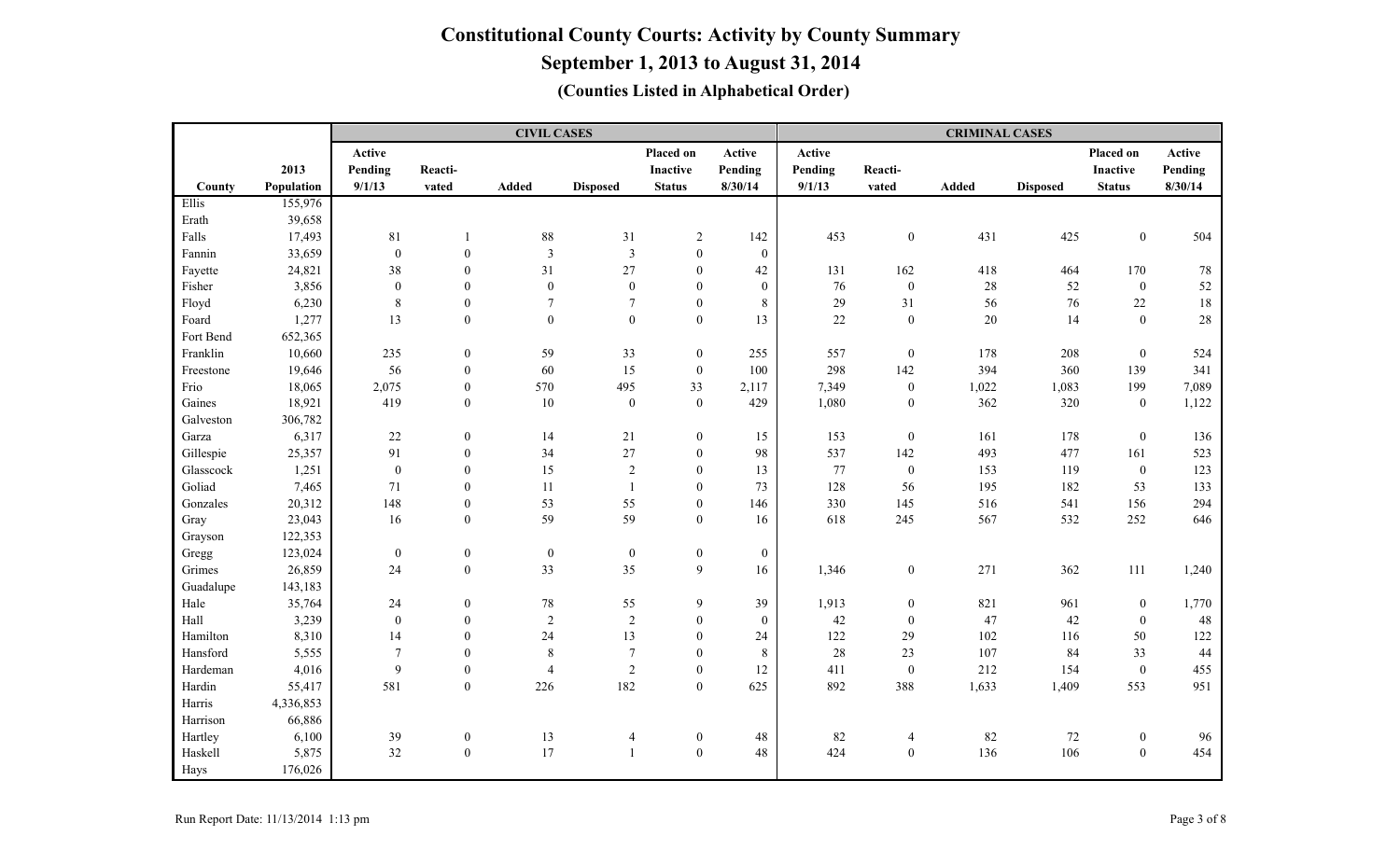**September 1, 2013 to August 31, 2014**

|           |            |                         |                  | <b>JUVENILE CASES</b> |                  |                  |                  |                  |                  | <b>TOTAL CASES</b> |                  |                  |                  |
|-----------|------------|-------------------------|------------------|-----------------------|------------------|------------------|------------------|------------------|------------------|--------------------|------------------|------------------|------------------|
|           |            | Active                  |                  |                       |                  | Placed on        | Active           | Active           |                  |                    |                  | Placed on        | Active           |
|           | 2013       | Pending                 | Reacti-          |                       |                  | <b>Inactive</b>  | Pending          | Pending          | Reacti-          |                    |                  | Inactive         | Pending          |
| County    | Population | 9/1/13                  | vated            | Added                 | <b>Disposed</b>  | <b>Status</b>    | 8/30/14          | 9/1/13           | vated            | <b>Added</b>       | <b>Disposed</b>  | <b>Status</b>    | 8/30/14          |
| Ellis     | 155,976    |                         |                  |                       |                  |                  |                  | $\boldsymbol{0}$ | $\overline{0}$   | $\overline{0}$     | $\overline{0}$   | $\theta$         | $\Omega$         |
| Erath     | 39,658     |                         |                  |                       |                  |                  |                  | $\boldsymbol{0}$ | $\boldsymbol{0}$ | $\boldsymbol{0}$   | $\boldsymbol{0}$ | $\boldsymbol{0}$ | $\theta$         |
| Falls     | 17,493     | $\boldsymbol{0}$        | $\boldsymbol{0}$ | $\boldsymbol{0}$      | $\boldsymbol{0}$ | $\boldsymbol{0}$ | $\overline{0}$   | 534              | $\overline{1}$   | 519                | 456              | $\overline{2}$   | 646              |
| Fannin    | 33,659     |                         |                  |                       |                  |                  |                  | $\mathbf{0}$     | $\mathbf{0}$     | $\mathfrak{Z}$     | $\mathfrak{Z}$   | $\theta$         | $\theta$         |
| Fayette   | 24,821     |                         |                  |                       |                  |                  |                  | 169              | 162              | 449                | 491              | 170              | 120              |
| Fisher    | 3,856      | $\mathbf{0}$            | $\boldsymbol{0}$ | $\boldsymbol{0}$      | $\boldsymbol{0}$ | $\boldsymbol{0}$ | $\overline{0}$   | 76               | $\boldsymbol{0}$ | $28\,$             | 52               | $\boldsymbol{0}$ | 52               |
| Floyd     | 6,230      | $\overline{\mathbf{3}}$ | $\theta$         | 8                     | $10\,$           | $\boldsymbol{0}$ |                  | 40               | 31               | 71                 | 93               | $22\,$           | 27               |
| Foard     | 1,277      | $\boldsymbol{0}$        | $\mathbf{0}$     | $\boldsymbol{0}$      | $\boldsymbol{0}$ | $\boldsymbol{0}$ | $\overline{0}$   | 35               | $\boldsymbol{0}$ | 20                 | 14               | $\mathbf{0}$     | 41               |
| Fort Bend | 652,365    |                         |                  |                       |                  |                  |                  | $\boldsymbol{0}$ | $\mathbf{0}$     | $\boldsymbol{0}$   | $\boldsymbol{0}$ | $\mathbf{0}$     | $\mathbf{0}$     |
| Franklin  | 10,660     | $\boldsymbol{0}$        | $\boldsymbol{0}$ | $\theta$              | $\boldsymbol{0}$ | $\boldsymbol{0}$ | $\boldsymbol{0}$ | 792              | $\boldsymbol{0}$ | 237                | 241              | $\theta$         | 779              |
| Freestone | 19,646     | $\boldsymbol{0}$        | $\theta$         | $\mathbf{0}$          | $\mathbf{0}$     | $\boldsymbol{0}$ | $\mathbf{0}$     | 354              | 142              | 454                | 375              | 139              | 441              |
| Frio      | 18,065     | 26                      | $\theta$         | $\mathbf{1}$          | $\mathbf{0}$     | $\theta$         | 27               | 9,450            | $\boldsymbol{0}$ | 1,593              | 1,578            | 232              | 9,233            |
| Gaines    | 18,921     | $\boldsymbol{0}$        | $\boldsymbol{0}$ | $\mathbf{0}$          | $\boldsymbol{0}$ | $\boldsymbol{0}$ | $\mathbf{0}$     | 1,499            | $\boldsymbol{0}$ | 372                | 320              | $\boldsymbol{0}$ | 1,551            |
| Galveston | 306,782    |                         |                  |                       |                  |                  |                  | $\mathbf{0}$     | $\boldsymbol{0}$ | $\boldsymbol{0}$   | $\boldsymbol{0}$ | $\mathbf{0}$     | $\boldsymbol{0}$ |
| Garza     | 6,317      |                         | $\boldsymbol{0}$ | 7                     | $\,$ 8 $\,$      | $\mathbf{0}$     | $\boldsymbol{2}$ | 176              | $\boldsymbol{0}$ | 182                | 207              | $\mathbf{0}$     | 153              |
| Gillespie | 25,357     | 5                       | $\boldsymbol{0}$ | 6                     | 5                | $\mathbf{0}$     | 6                | 633              | 142              | 533                | 509              | 161              | 627              |
| Glasscock | 1,251      | $\boldsymbol{0}$        | $\mathbf{0}$     | $\mathbf{0}$          | $\boldsymbol{0}$ | $\mathbf{0}$     | $\mathbf{0}$     | 77               | $\boldsymbol{0}$ | 168                | 121              | $\mathbf{0}$     | 136              |
| Goliad    | 7,465      | 30                      | $\mathbf{0}$     | 10                    | 9                | $\theta$         | 31               | 229              | 56               | 216                | 192              | 53               | 237              |
| Gonzales  | 20,312     |                         |                  |                       |                  |                  |                  | 478              | 145              | 569                | 596              | 156              | 440              |
| Gray      | 23,043     | $\boldsymbol{0}$        | $\boldsymbol{0}$ | $\overline{0}$        | $\boldsymbol{0}$ | $\mathbf{0}$     | $\overline{0}$   | 634              | 245              | 626                | 591              | 252              | 662              |
| Grayson   | 122,353    |                         |                  |                       |                  |                  |                  | $\mathbf{0}$     | $\boldsymbol{0}$ | $\boldsymbol{0}$   | $\boldsymbol{0}$ | $\overline{0}$   | $\theta$         |
| Gregg     | 123,024    |                         |                  |                       |                  |                  |                  | $\mathbf{0}$     | $\boldsymbol{0}$ | $\boldsymbol{0}$   | $\boldsymbol{0}$ | $\boldsymbol{0}$ | $\overline{0}$   |
| Grimes    | 26,859     | $10\,$                  | $\boldsymbol{0}$ | 18                    | 14               | $\boldsymbol{0}$ | 17               | 1,380            | $\boldsymbol{0}$ | 322                | 411              | 120              | 1,273            |
| Guadalupe | 143,183    |                         |                  |                       |                  |                  |                  | $\boldsymbol{0}$ | $\boldsymbol{0}$ | $\boldsymbol{0}$   | $\boldsymbol{0}$ | $\boldsymbol{0}$ | $\mathbf{0}$     |
| Hale      | 35,764     | 13                      | $\boldsymbol{0}$ | 11                    | 11               | $\boldsymbol{0}$ | 13               | 1,950            | $\boldsymbol{0}$ | 910                | 1,027            | 9                | 1,822            |
| Hall      | 3,239      | $\boldsymbol{0}$        | $\mathbf{0}$     | $\mathbf{0}$          | $\mathbf{0}$     | $\theta$         | $\boldsymbol{0}$ | 42               | $\boldsymbol{0}$ | 49                 | 44               | $\overline{0}$   | 48               |
| Hamilton  | 8,310      | 21                      | $\mathbf{0}$     | $\Delta$              | 8                | $\mathbf{0}$     | 17               | 157              | 29               | 130                | 137              | 50               | 163              |
| Hansford  | 5,555      | $\boldsymbol{0}$        | $\theta$         | $\theta$              | $\mathbf{0}$     | $\theta$         | $\overline{0}$   | 35               | 23               | 115                | 91               | 33               | 52               |
| Hardeman  | 4,016      | $\mathbf{0}$            | $\mathbf{0}$     | $\theta$              | $\mathbf{0}$     | $\mathbf{0}$     | $\overline{0}$   | 420              | $\boldsymbol{0}$ | 216                | 156              | $\mathbf{0}$     | 467              |
| Hardin    | 55,417     | $\boldsymbol{0}$        | $\boldsymbol{0}$ | $\mathbf{0}$          | $\boldsymbol{0}$ | $\boldsymbol{0}$ | $\overline{0}$   | 1,473            | 388              | 1,859              | 1,591            | 553              | 1,576            |
| Harris    | 4,336,853  |                         |                  |                       |                  |                  |                  | $\mathbf{0}$     | $\boldsymbol{0}$ | $\boldsymbol{0}$   | $\mathbf{0}$     | $\boldsymbol{0}$ | $\mathbf{0}$     |
| Harrison  | 66,886     |                         |                  |                       |                  |                  |                  | $\mathbf{0}$     | $\mathbf{0}$     | $\boldsymbol{0}$   | $\boldsymbol{0}$ | $\theta$         | $\theta$         |
| Hartley   | 6,100      | $\boldsymbol{0}$        | $\boldsymbol{0}$ | $\sqrt{2}$            | $\boldsymbol{0}$ | $\boldsymbol{0}$ | $\boldsymbol{2}$ | 121              | $\overline{4}$   | 97                 | 76               | $\boldsymbol{0}$ | 146              |
| Haskell   | 5,875      |                         |                  |                       |                  |                  |                  | 456              | $\mathbf{0}$     | 153                | 107              | $\mathbf{0}$     | 502              |
| Hays      | 176,026    |                         |                  |                       |                  |                  |                  | $\boldsymbol{0}$ | $\mathbf{0}$     | $\mathbf{0}$       | $\mathbf{0}$     | $\theta$         | $\boldsymbol{0}$ |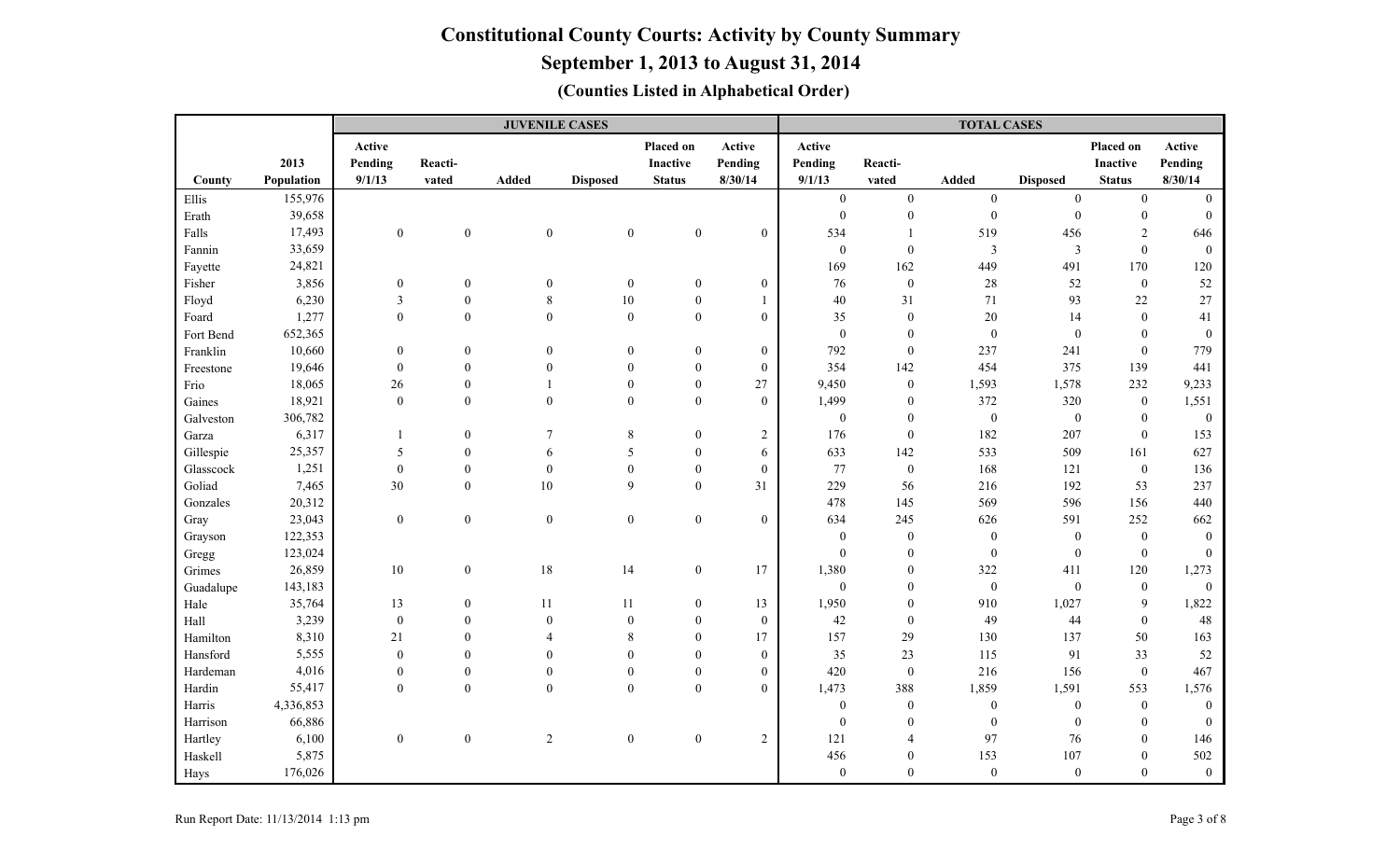|            |            |                  |                  | <b>CIVIL CASES</b> |                  |                  |                  |                  |                  | <b>CRIMINAL CASES</b> |                  |                  |              |
|------------|------------|------------------|------------------|--------------------|------------------|------------------|------------------|------------------|------------------|-----------------------|------------------|------------------|--------------|
|            |            | Active           |                  |                    |                  | Placed on        | Active           | Active           |                  |                       |                  | Placed on        | Active       |
|            | 2013       | Pending          | Reacti-          |                    |                  | Inactive         | Pending          | Pending          | Reacti-          |                       |                  | <b>Inactive</b>  | Pending      |
| County     | Population | 9/1/13           | vated            | Added              | <b>Disposed</b>  | <b>Status</b>    | 8/30/14          | 9/1/13           | vated            | <b>Added</b>          | <b>Disposed</b>  | <b>Status</b>    | 8/30/14      |
| Hemphill   | 4,158      | $\overline{31}$  | $\overline{0}$   | $\overline{30}$    | $\overline{15}$  | $\overline{0}$   | 46               | 165              | $\overline{0}$   | $\overline{92}$       | 86               | $\overline{0}$   | 174          |
| Henderson  | 78,675     | 612              | $\boldsymbol{0}$ | 32                 | 44               | $\boldsymbol{0}$ | 605              | 650              | 157              | 500                   | 623              | 160              | 581          |
| Hidalgo    | 815,996    |                  |                  |                    |                  |                  |                  |                  |                  |                       |                  |                  |              |
| Hill       | 34,823     | 5                | $\boldsymbol{0}$ | $\mathbf{0}$       | $\boldsymbol{0}$ | $\boldsymbol{0}$ | 5                | 325              | $\boldsymbol{0}$ | 130                   | 182              | $\mathbf{0}$     | 305          |
| Hockley    | 23,530     | 242              | $\boldsymbol{0}$ | 105                | 82               | $\overline{4}$   | 265              | 1,152            | 141              | 697                   | 709              | 105              | 1,154        |
| Hood       | 52,905     | $\boldsymbol{0}$ | $\boldsymbol{0}$ | $\boldsymbol{0}$   | $\boldsymbol{0}$ | $\overline{0}$   | $\mathbf{0}$     | $\boldsymbol{0}$ | $\boldsymbol{0}$ | $\boldsymbol{0}$      | $\mathbf{0}$     | $\mathbf{0}$     | $\mathbf{0}$ |
| Hopkins    | 35,565     | 27               | $\boldsymbol{0}$ | 19                 | 18               | $\boldsymbol{0}$ | 29               | $\mathbf{0}$     | $\mathbf{0}$     | $\overline{4}$        | $\overline{4}$   | $\mathbf{1}$     | $\Omega$     |
| Houston    | 22,911     |                  |                  |                    |                  |                  |                  |                  |                  |                       |                  |                  |              |
| Howard     | 36,147     | 56               | $\boldsymbol{0}$ | 71                 | 49               | $\,8\,$          | 70               | 1,678            | $\mathbf{1}$     | 1,332                 | 1,214            | $\mathbf{0}$     | 1,794        |
| Hudspeth   | 3,318      | 332              | $\boldsymbol{0}$ | $\mathfrak{Z}$     | $\overline{1}$   | $\Omega$         | 335              | 697              | $\mathbf{0}$     | 217                   | 93               | $\mathbf{0}$     | 758          |
| Hunt       | 87,048     | $\boldsymbol{0}$ | $\boldsymbol{0}$ | $\overline{0}$     | $\mathbf{0}$     | $\overline{0}$   | $\boldsymbol{0}$ | $\boldsymbol{0}$ | $\overline{0}$   | $\boldsymbol{0}$      | $\boldsymbol{0}$ | $\Omega$         | $\bf{0}$     |
| Hutchinson | 21,819     | 102              | $\boldsymbol{0}$ | $\overline{4}$     | $\overline{2}$   | $\mathbf{0}$     | 104              | 358              | $\boldsymbol{0}$ | 527                   | 525              | $\mathbf{0}$     | 360          |
| Irion      | 1,612      | $\overline{4}$   | $\boldsymbol{0}$ | 3                  | $\mathfrak{Z}$   | $\boldsymbol{0}$ | $\boldsymbol{0}$ | 19               | $\mathbf{0}$     | 67                    | 59               | $\overline{A}$   | 20           |
| Jack       | 8,957      | 166              | $\boldsymbol{0}$ | 14                 | $\,8\,$          | $\boldsymbol{0}$ | 172              | 251              | $\mathbf{0}$     | 129                   | 150              | $\theta$         | 231          |
| Jackson    | 14,591     | 12               | $\boldsymbol{0}$ | 16                 | 12               | $\mathbf{0}$     | 16               | 641              | $\mathbf{0}$     | 627                   | 596              | $\Omega$         | 672          |
| Jasper     | 35,649     | 189              | $\mathbf{0}$     | 158                | 109              | $\mathbf{0}$     | 240              | 635              | $\boldsymbol{0}$ | 951                   | 748              | $\mathbf{0}$     | 871          |
| Jeff Davis | 2,253      | 20               | $\theta$         | $\overline{2}$     | $\sqrt{2}$       | $\Omega$         | 22               | 56               | $\boldsymbol{0}$ | 18                    | $\mathfrak{g}$   | $\theta$         | 65           |
| Jefferson  | 252,358    | $\boldsymbol{0}$ | $\boldsymbol{0}$ | $\mathbf{0}$       | $\mathbf{0}$     | $\Omega$         | $\boldsymbol{0}$ | $\boldsymbol{0}$ | $\mathbf{0}$     | $\mathbf{0}$          | $\mathbf{0}$     | $\theta$         | $\theta$     |
| Jim Hogg   | 5,245      | 45               | $\boldsymbol{0}$ | 14                 | $\overline{1}$   | $\Omega$         | 59               | 183              | $\boldsymbol{0}$ | 100                   | 115              | $\mathbf{0}$     | 170          |
| Jim Wells  | 41,680     | 385              | $\mathbf{1}$     | 192                | 153              | $\overline{0}$   | 425              | 708              | 161              | 739                   | 830              | 167              | 612          |
| Johnson    | 154,707    |                  |                  |                    |                  |                  |                  |                  |                  |                       |                  |                  |              |
| Jones      | 19,859     |                  |                  |                    |                  |                  |                  |                  |                  |                       |                  |                  |              |
| Karnes     | 15,081     | 106              | $\boldsymbol{0}$ | $42\,$             | 19               | $\boldsymbol{0}$ | 336              | 759              | 17               | 559                   | 530              | 26               | 854          |
| Kaufman    | 108,568    |                  |                  |                    |                  |                  |                  |                  |                  |                       |                  |                  |              |
| Kendall    | 37,766     |                  |                  |                    |                  |                  |                  |                  |                  |                       |                  |                  |              |
| Kenedy     | 412        | 122              | $\boldsymbol{0}$ | $12\,$             | $\overline{1}$   | $\boldsymbol{0}$ | 133              | 237              | $\boldsymbol{0}$ | 98                    | 55               | $\boldsymbol{0}$ | 286          |
| Kent       | 807        | $\boldsymbol{0}$ | $\boldsymbol{0}$ | $\overline{2}$     | $\overline{2}$   | $\mathbf{0}$     | $\boldsymbol{0}$ | 16               | $\boldsymbol{0}$ | 6                     | $7\phantom{.0}$  | $\Omega$         | 15           |
| Kerr       | 49,953     |                  |                  |                    |                  |                  |                  |                  |                  |                       |                  |                  |              |
| Kimble     | 4,481      | 16               | $\boldsymbol{0}$ | 3                  | $\overline{4}$   | $\overline{0}$   | 15               | 61               | 40               | 163                   | 149              | 53               | 64           |
| King       | 285        | $\boldsymbol{0}$ | $\boldsymbol{0}$ | $\overline{0}$     | $\mathbf{0}$     | $\overline{0}$   | $\boldsymbol{0}$ | 91               | $\mathbf{0}$     | 11                    | $\boldsymbol{0}$ | $\mathbf{0}$     | 102          |
| Kinney     | 3,586      | $38\,$           | $\boldsymbol{0}$ | 3                  | $\sqrt{2}$       | $\mathbf{0}$     | 39               | 101              | $\mathbf{0}$     | 167                   | 182              | $\mathbf{0}$     | 89           |
| Kleberg    | 32,101     | $\overline{4}$   | $\overline{0}$   | 29                 | $25\,$           | $\boldsymbol{0}$ | 6                | $\boldsymbol{0}$ | $\mathbf{0}$     | $\boldsymbol{0}$      | $\boldsymbol{0}$ | $\mathbf{0}$     | $\bf{0}$     |
| Knox       | 3,767      | 16               | $\boldsymbol{0}$ | $10\,$             | $\overline{1}$   | $\theta$         | 25               | 76               | $\mathbf{0}$     | 64                    | 41               | $\theta$         | 100          |
| La Salle   | 7,369      | 196              | $\mathbf{0}$     | 25                 | $26\,$           | $\mathbf{0}$     | 195              | 589              | $\mathbf{0}$     | 183                   | 220              | $\mathbf{0}$     | 552          |
| Lamar      | 49,426     | 340              | $\mathbf{0}$     | 28                 | 15               | $\overline{0}$   | 349              | 1,030            | $\boldsymbol{0}$ | 1,345                 | 1,234            | $\overline{0}$   | 1,153        |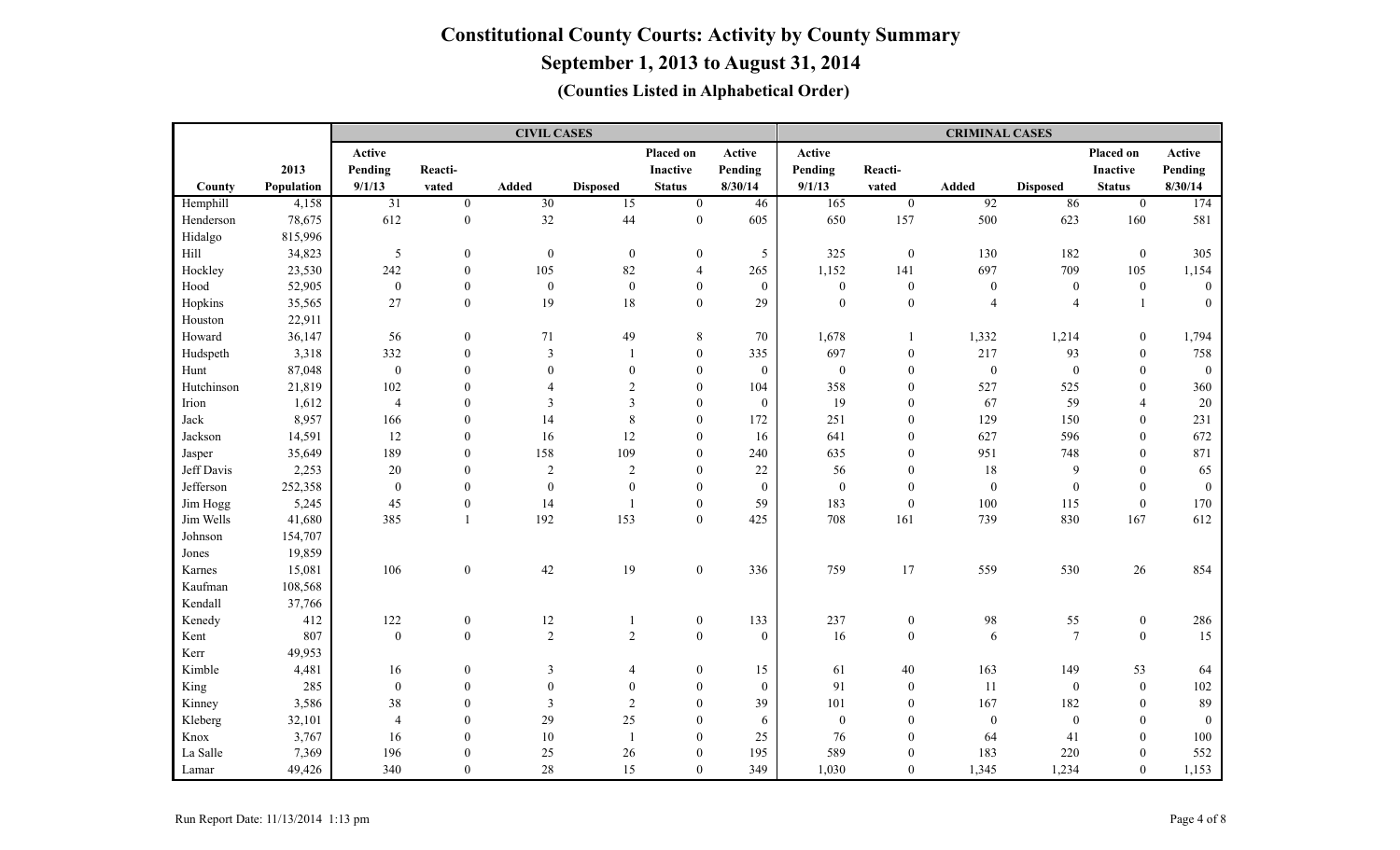**September 1, 2013 to August 31, 2014**

|            |            |                  |                  | <b>JUVENILE CASES</b> |                  |                  |                  |                  |                  | <b>TOTAL CASES</b> |                  |                  |                  |
|------------|------------|------------------|------------------|-----------------------|------------------|------------------|------------------|------------------|------------------|--------------------|------------------|------------------|------------------|
|            |            | Active           |                  |                       |                  | Placed on        | Active           | Active           |                  |                    |                  | Placed on        | Active           |
|            | 2013       | Pending          | Reacti-          |                       |                  | <b>Inactive</b>  | Pending          | Pending          | Reacti-          |                    |                  | Inactive         | Pending          |
| County     | Population | 9/1/13           | vated            | Added                 | <b>Disposed</b>  | <b>Status</b>    | 8/30/14          | 9/1/13           | vated            | Added              | <b>Disposed</b>  | <b>Status</b>    | 8/30/14          |
| Hemphill   | 4,158      | $\boldsymbol{0}$ | $\boldsymbol{0}$ | $\mathbf{0}$          | $\boldsymbol{0}$ | $\mathbf{0}$     | $\overline{0}$   | 196              | $\boldsymbol{0}$ | 122                | 101              | $\mathbf{0}$     | 220              |
| Henderson  | 78,675     |                  |                  |                       |                  |                  |                  | 1,262            | 157              | 532                | 667              | 160              | 1,186            |
| Hidalgo    | 815,996    |                  |                  |                       |                  |                  |                  | $\mathbf{0}$     | $\boldsymbol{0}$ | $\boldsymbol{0}$   | $\boldsymbol{0}$ | $\mathbf{0}$     | $\mathbf{0}$     |
| Hill       | 34,823     |                  |                  |                       |                  |                  |                  | 330              | $\boldsymbol{0}$ | 130                | 182              | $\theta$         | 310              |
| Hockley    | 23,530     | 142              | $\boldsymbol{0}$ | 42                    | $42\,$           | $\boldsymbol{0}$ | 144              | 1,536            | 141              | 844                | 833              | 109              | 1,563            |
| Hood       | 52,905     | $\boldsymbol{0}$ | $\boldsymbol{0}$ | $\mathbf{0}$          | $\boldsymbol{0}$ | $\mathbf{0}$     | $\boldsymbol{0}$ | $\boldsymbol{0}$ | $\boldsymbol{0}$ | $\boldsymbol{0}$   | $\boldsymbol{0}$ | $\mathbf{0}$     | $\overline{0}$   |
| Hopkins    | 35,565     | $\boldsymbol{0}$ | $\mathbf{0}$     | $\boldsymbol{0}$      | $\overline{0}$   | $\boldsymbol{0}$ | $\overline{0}$   | 27               | $\boldsymbol{0}$ | 23                 | $22\,$           | 1                | 29               |
| Houston    | 22,911     |                  |                  |                       |                  |                  |                  | $\boldsymbol{0}$ | $\boldsymbol{0}$ | $\boldsymbol{0}$   | $\boldsymbol{0}$ | $\boldsymbol{0}$ | $\mathbf{0}$     |
| Howard     | 36,147     |                  | $\boldsymbol{0}$ | 61                    | 52               | $\mathbf{0}$     | 5                | 1,735            | 1                | 1,464              | 1,315            | $8\,$            | 1,869            |
| Hudspeth   | 3,318      | $\theta$         | $\mathbf{0}$     | $\mathbf{0}$          | $\boldsymbol{0}$ | $\theta$         | $\boldsymbol{0}$ | 1,029            | $\mathbf{0}$     | 220                | 94               | $\mathbf{0}$     | 1,093            |
| Hunt       | 87,048     | $\boldsymbol{0}$ | $\boldsymbol{0}$ | $\mathbf{0}$          | $\mathbf{0}$     | $\mathbf{0}$     | $\boldsymbol{0}$ | $\boldsymbol{0}$ | $\mathbf{0}$     | $\boldsymbol{0}$   | $\boldsymbol{0}$ | $\mathbf{0}$     | $\boldsymbol{0}$ |
| Hutchinson | 21,819     | $\theta$         | $\mathbf{0}$     | $\mathbf{0}$          | $\mathbf{0}$     | $\theta$         | $\boldsymbol{0}$ | 460              | $\mathbf{0}$     | 531                | 527              | $\theta$         | 464              |
| Irion      | 1,612      | $\mathbf{0}$     | $\overline{0}$   | $\theta$              | $\mathbf{0}$     | $\mathbf{0}$     | $\overline{0}$   | 23               | $\boldsymbol{0}$ | 70                 | 62               | $\overline{4}$   | $20\,$           |
| Jack       | 8,957      |                  |                  |                       |                  |                  |                  | 417              | $\boldsymbol{0}$ | 143                | 158              | $\boldsymbol{0}$ | 403              |
| Jackson    | 14,591     | 16               | $\boldsymbol{0}$ | 54                    | 62               | $\boldsymbol{0}$ | 8                | 669              | $\boldsymbol{0}$ | 697                | 670              | $\mathbf{0}$     | 696              |
| Jasper     | 35,649     |                  |                  |                       |                  |                  |                  | 824              | $\boldsymbol{0}$ | 1,109              | 857              | $\mathbf{0}$     | 1,111            |
| Jeff Davis | 2,253      | $\boldsymbol{0}$ | 0                | $\boldsymbol{0}$      | $\boldsymbol{0}$ | $\boldsymbol{0}$ | $\boldsymbol{0}$ | 76               | $\boldsymbol{0}$ | $20\,$             | 11               | $\boldsymbol{0}$ | 87               |
| Jefferson  | 252,358    | $\boldsymbol{0}$ | $\boldsymbol{0}$ | $\mathbf{0}$          | $\boldsymbol{0}$ | $\boldsymbol{0}$ | $\boldsymbol{0}$ | $\boldsymbol{0}$ | $\mathbf{0}$     | $\boldsymbol{0}$   | $\mathbf{0}$     | $\mathbf{0}$     | $\overline{0}$   |
| Jim Hogg   | 5,245      | $\mathfrak{Z}$   | $\boldsymbol{0}$ | $\mathbf{0}$          | $\boldsymbol{0}$ | $\theta$         | 8                | 231              | $\boldsymbol{0}$ | 114                | 116              | $\mathbf{0}$     | 237              |
| Jim Wells  | 41,680     | 45               | $\boldsymbol{0}$ | 23                    | 31               | $\boldsymbol{0}$ | 37               | 1,138            | 162              | 954                | 1,014            | 167              | 1,074            |
| Johnson    | 154,707    |                  |                  |                       |                  |                  |                  | $\mathbf{0}$     | $\boldsymbol{0}$ | $\boldsymbol{0}$   | $\mathbf{0}$     | $\mathbf{0}$     | $\overline{0}$   |
| Jones      | 19,859     | $\sqrt{2}$       | $\boldsymbol{0}$ | 5                     | $\sqrt{5}$       | $\boldsymbol{0}$ | 1                | $\overline{2}$   | $\boldsymbol{0}$ | 5                  | 5                | $\overline{0}$   |                  |
| Karnes     | 15,081     | $\boldsymbol{0}$ | $\boldsymbol{0}$ | $\boldsymbol{0}$      | $\boldsymbol{0}$ | $\boldsymbol{0}$ | $\overline{0}$   | 865              | 17               | 601                | 549              | $26\,$           | 1,190            |
| Kaufman    | 108,568    |                  |                  |                       |                  |                  |                  | $\boldsymbol{0}$ | $\boldsymbol{0}$ | $\boldsymbol{0}$   | $\boldsymbol{0}$ | $\mathbf{0}$     | $\mathbf{0}$     |
| Kendall    | 37,766     |                  |                  |                       |                  |                  |                  | $\mathbf{0}$     | $\mathbf{0}$     | $\boldsymbol{0}$   | $\mathbf{0}$     | $\theta$         | $\overline{0}$   |
| Kenedy     | 412        | $\boldsymbol{0}$ | $\boldsymbol{0}$ |                       | $\mathbf{1}$     | $\boldsymbol{0}$ | $\boldsymbol{0}$ | 359              | $\theta$         | 111                | 57               | $\boldsymbol{0}$ | 419              |
| Kent       | 807        | $\boldsymbol{0}$ | $\boldsymbol{0}$ | $\mathbf{0}$          | $\boldsymbol{0}$ | $\mathbf{0}$     | $\boldsymbol{0}$ | 16               | $\boldsymbol{0}$ | $\,8\,$            | $\mathfrak{g}$   | $\Omega$         | 15               |
| Kerr       | 49,953     | 18               | $\mathbf{0}$     | $80\,$                | 79               | $\theta$         | 18               | 18               | $\mathbf{0}$     | 80                 | 79               | $\mathbf{0}$     | $18\,$           |
| Kimble     | 4,481      | $\boldsymbol{0}$ | $\mathbf{0}$     | $\mathbf{0}$          | $\boldsymbol{0}$ | $\Omega$         | $\boldsymbol{0}$ | 77               | 40               | 166                | 153              | 53               | 79               |
| King       | 285        | $\mathbf{0}$     | $\boldsymbol{0}$ | $\mathbf{0}$          | $\mathbf{0}$     | $\mathbf{0}$     | $\overline{0}$   | 91               | $\boldsymbol{0}$ | 11                 | $\boldsymbol{0}$ | $\boldsymbol{0}$ | 102              |
| Kinney     | 3,586      | $\boldsymbol{0}$ | $\overline{0}$   | $\mathbf{0}$          | $\boldsymbol{0}$ | $\mathbf{0}$     | $\overline{0}$   | 139              | $\boldsymbol{0}$ | 170                | 184              | $\theta$         | 128              |
| Kleberg    | 32,101     | 36               | $\overline{0}$   | 31                    | 53               | $\boldsymbol{0}$ | 17               | 40               | $\boldsymbol{0}$ | 60                 | $78\,$           | $\boldsymbol{0}$ | 23               |
| Knox       | 3,767      | $\boldsymbol{0}$ | $\theta$         | $\boldsymbol{0}$      | $\boldsymbol{0}$ | $\mathbf{0}$     | $\boldsymbol{0}$ | 92               | $\mathbf{0}$     | 74                 | 42               | $\theta$         | 125              |
| La Salle   | 7,369      | $\boldsymbol{0}$ | $\theta$         | $\theta$              | $\boldsymbol{0}$ | $\mathbf{0}$     | $\overline{0}$   | 785              | $\theta$         | 208                | 246              | $\mathbf{0}$     | 747              |
| Lamar      | 49,426     | 17               | $\boldsymbol{0}$ | $30\,$                | 23               | $\theta$         | 24               | 1,387            | $\boldsymbol{0}$ | 1,403              | 1,272            | $\boldsymbol{0}$ | 1,526            |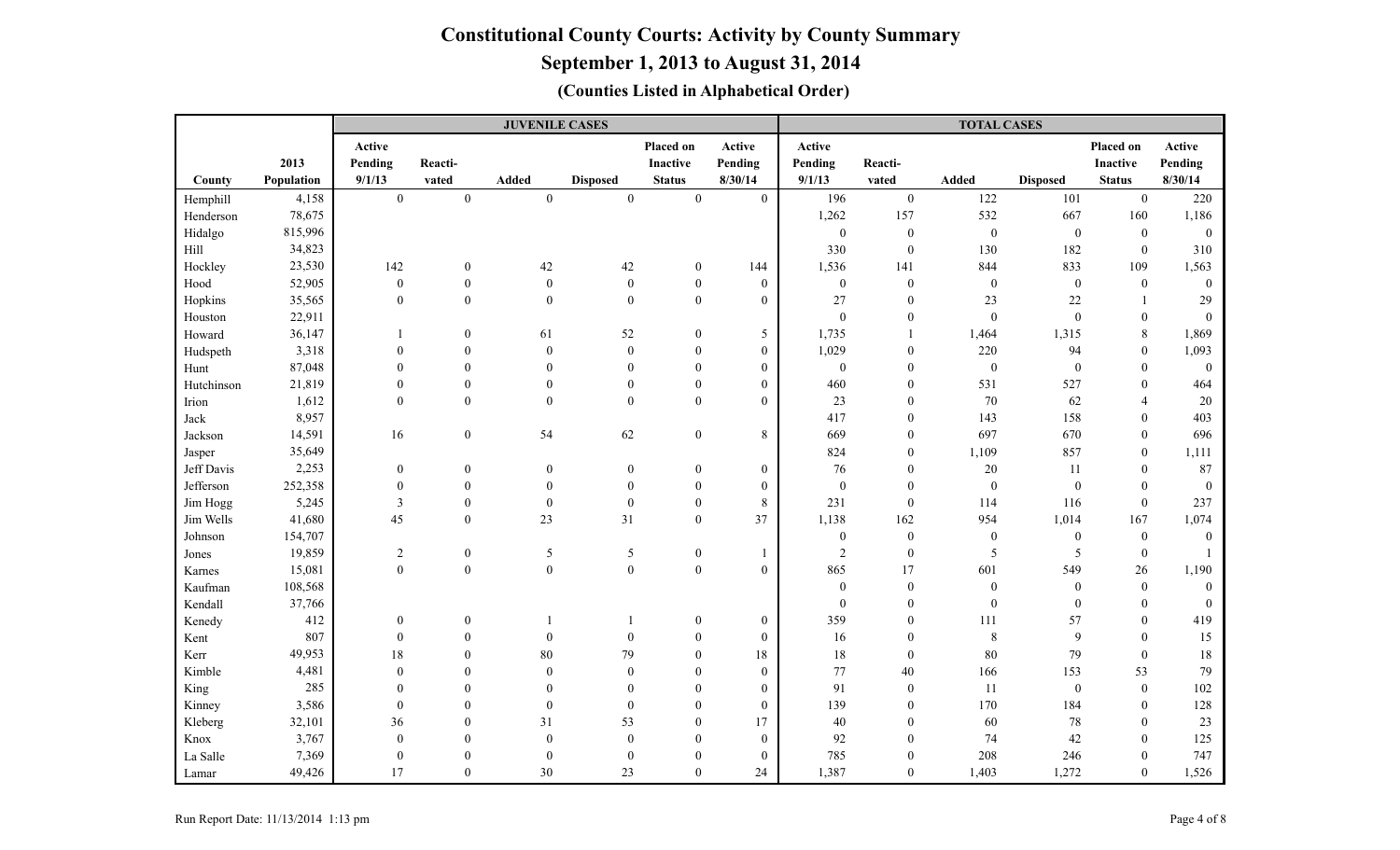|             |            |                  |                  | <b>CIVIL CASES</b> |                  |                  |                  |                  |                  | <b>CRIMINAL CASES</b> |                  |                  |                |
|-------------|------------|------------------|------------------|--------------------|------------------|------------------|------------------|------------------|------------------|-----------------------|------------------|------------------|----------------|
|             |            | Active           |                  |                    |                  | Placed on        | Active           | Active           |                  |                       |                  | Placed on        | Active         |
|             | 2013       | Pending          | Reacti-          |                    |                  | Inactive         | Pending          | Pending          | Reacti-          |                       |                  | <b>Inactive</b>  | Pending        |
| County      | Population | 9/1/13           | vated            | Added              | <b>Disposed</b>  | <b>Status</b>    | 8/30/14          | 9/1/13           | vated            | <b>Added</b>          | <b>Disposed</b>  | <b>Status</b>    | 8/30/14        |
| Lamb        | 13,775     | $\overline{15}$  | $\mathbf{0}$     | $\overline{32}$    | 9                | $\mathbf{0}$     | $\overline{33}$  | $\overline{110}$ | $\overline{0}$   | 260                   | 187              | $\overline{2}$   | 151            |
| Lampasas    | 20,222     | 325              | $\mathbf{0}$     | $70\,$             | 69               | $\mathbf{0}$     | 326              | 558              | $\boldsymbol{0}$ | 361                   | 382              | $\mathbf{0}$     | 537            |
| Lavaca      | 19,581     | 214              | $\mathbf{0}$     | 43                 | $42\,$           | $\mathbf{0}$     | 213              | 327              | 108              | 287                   | 452              | 48               | 306            |
| Lee         | 16,628     | $18\,$           | $\mathbf{0}$     | 76                 | 57               | $\theta$         | 37               | 1,015            | 133              | 655                   | 749              | 172              | 882            |
| Leon        | 16,742     | 16               | $\mathbf{0}$     | 21                 | 19               | $\theta$         | 20               | 490              | $\overline{4}$   | 480                   | 424              | $\mathbf{0}$     | 543            |
| Liberty     | 76,907     | $\boldsymbol{0}$ | $\mathbf{0}$     | $\boldsymbol{0}$   | $\boldsymbol{0}$ | $\mathbf{0}$     | $\boldsymbol{0}$ | 3,024            | $\boldsymbol{0}$ | $\boldsymbol{0}$      | $\mathbf{1}$     | $\boldsymbol{0}$ | 3,023          |
| Limestone   | 23,326     | 316              | $\mathbf{0}$     | 80                 | 49               | $\mathbf{0}$     | 347              | 647              | 241              | 552                   | 569              | 270              | 612            |
| Lipscomb    | 3,485      | $\overline{7}$   | $\Omega$         | $\overline{2}$     | 2                | $\mathbf{0}$     | $\overline{7}$   | 14               | $\boldsymbol{0}$ | 16                    | 14               | $\boldsymbol{0}$ | 16             |
| Live Oak    | 11,867     | 121              | $\theta$         | 26                 | 25               | $\Omega$         | 38               | 314              | 79               | 346                   | 356              | 108              | 316            |
| Llano       | 19,444     | 96               | $\theta$         | 114                | 150              | $\Omega$         | 129              | 342              | 286              | 464                   | 568              | 246              | 293            |
| Loving      | 95         | $\boldsymbol{0}$ | $\mathbf{0}$     | $\mathbf{0}$       | $\overline{0}$   | $\Omega$         | $\overline{1}$   | $\overline{7}$   | $\boldsymbol{0}$ | 10                    | 5                | -1               | 9              |
| Lubbock     | 289,324    |                  |                  |                    |                  |                  |                  |                  |                  |                       |                  |                  |                |
| Lynn        | 5,723      | $20\,$           | $\boldsymbol{0}$ | 9                  | $11\,$           | $\boldsymbol{0}$ | $18\,$           | 180              | $\boldsymbol{0}$ | 74                    | 29               | $\boldsymbol{0}$ | 225            |
| Madison     | 13,781     | 91               | $\boldsymbol{0}$ | 41                 | 66               | $\boldsymbol{0}$ | 65               | 273              | 135              | 406                   | 345              | 138              | 336            |
| Marion      | 10,235     | $25\,$           | $\mathbf{0}$     | 15                 | 10               | $\mathbf{0}$     | 30               | 113              | 89               | 271                   | 216              | 83               | 175            |
| Martin      | 5,312      | $\mathbf{1}$     | $\mathbf{0}$     | $\boldsymbol{0}$   | $\mathbf{0}$     | $\mathbf{0}$     | $\overline{1}$   | 226              | $\mathbf{0}$     | 214                   | 214              | $\mathbf{0}$     | 226            |
| Mason       | 4,128      | $\boldsymbol{0}$ | $\mathfrak{2}$   | 5                  | 6                |                  | $\boldsymbol{0}$ | 26               | 14               | 42                    | 51               | 14               | 17             |
| Matagorda   | 36,592     | 37               | $\theta$         | 85                 | 56               | $\Omega$         | 63               | 210              | 232              | 1,013                 | 968              | 245              | 254            |
| Maverick    | 55,932     | 139              | $\theta$         | 77                 | 75               | $\Omega$         | 142              | 4,786            | $\boldsymbol{0}$ | 571                   | 720              | $\mathbf{0}$     | 4,636          |
| McCulloch   | 8,330      | $30\,$           | $\theta$         | 10                 | 3                | $\Omega$         | 40               | 344              | $\boldsymbol{0}$ | 130                   | 135              | $\theta$         | 294            |
| McLennan    | 241,481    |                  |                  |                    |                  |                  |                  |                  |                  |                       |                  |                  |                |
| McMullen    | 764        | $\boldsymbol{0}$ | $\boldsymbol{0}$ | $\overline{0}$     | $\mathbf{0}$     | $\boldsymbol{0}$ | $\boldsymbol{0}$ | $\boldsymbol{0}$ | $\boldsymbol{0}$ | 54                    | $20\,$           | $\overline{0}$   | 34             |
| Medina      | 47,399     |                  |                  |                    |                  |                  |                  |                  |                  |                       |                  |                  |                |
| Menard      | 2,148      | $\boldsymbol{0}$ | $\mathbf{0}$     | 14                 | 4                | $\mathbf{0}$     | 10               | 59               | 34               | 154                   | 167              | 42               | 34             |
| Midland     | 151,468    | 5                | $\mathbf{0}$     | $\overline{7}$     | 6                | $\overline{0}$   | 6                | $\overline{0}$   | $\boldsymbol{0}$ | $\mathbf{1}$          | $\sqrt{2}$       | $\mathbf{0}$     | $\overline{0}$ |
| Milam       | 24,167     | 5                | 19               | 64                 | 47               | 31               | $\tau$           | 138              | 74               | 573                   | 488              | 89               | 209            |
| Mills       | 4,907      | $\boldsymbol{0}$ | $\theta$         | $\boldsymbol{0}$   | $\theta$         | $\Omega$         | $\boldsymbol{0}$ | 27               | $\boldsymbol{0}$ | 148                   | 155              | $\theta$         | 47             |
| Mitchell    | 9,402      | 117              | $\theta$         | $20\,$             | 6                | $\Omega$         | 130              | 289              | $88\,$           | 264                   | 216              | 102              | 323            |
| Montague    | 19,503     | 52               | $\mathbf{0}$     | 57                 | 24               | $\Omega$         | 85               | 845              | 292              | 773                   | 988              | 288              | 634            |
| Montgomery  | 499,137    |                  |                  |                    |                  |                  |                  |                  |                  |                       |                  |                  |                |
| Moore       | 22,141     | $\boldsymbol{0}$ | $\boldsymbol{0}$ | $\boldsymbol{0}$   | $\mathbf{0}$     | $\boldsymbol{0}$ | $\boldsymbol{0}$ | $\boldsymbol{0}$ | $\boldsymbol{0}$ | $\boldsymbol{0}$      | $\boldsymbol{0}$ | $\mathbf{0}$     | $\mathbf{0}$   |
| Morris      | 12,834     | $10\,$           | $\boldsymbol{0}$ | 35                 | 30               | $\boldsymbol{0}$ | 15               | 322              | 1                | 318                   | 338              | 34               | 267            |
| Motley      | 1,196      | $\boldsymbol{0}$ | $\boldsymbol{0}$ | $\overline{0}$     | $\mathbf{0}$     | $\theta$         | $\mathbf{0}$     | 6                | $\boldsymbol{0}$ | 6                     | 6                | $\theta$         | 6              |
| Nacogdoches | 65,330     |                  |                  |                    |                  |                  |                  |                  |                  |                       |                  |                  |                |
| Navarro     | 48,038     | 120              | $\boldsymbol{0}$ | $88\,$             | 65               | $\boldsymbol{0}$ | 140              | 715              | 304              | 1,581                 | 1,539            | 339              | 711            |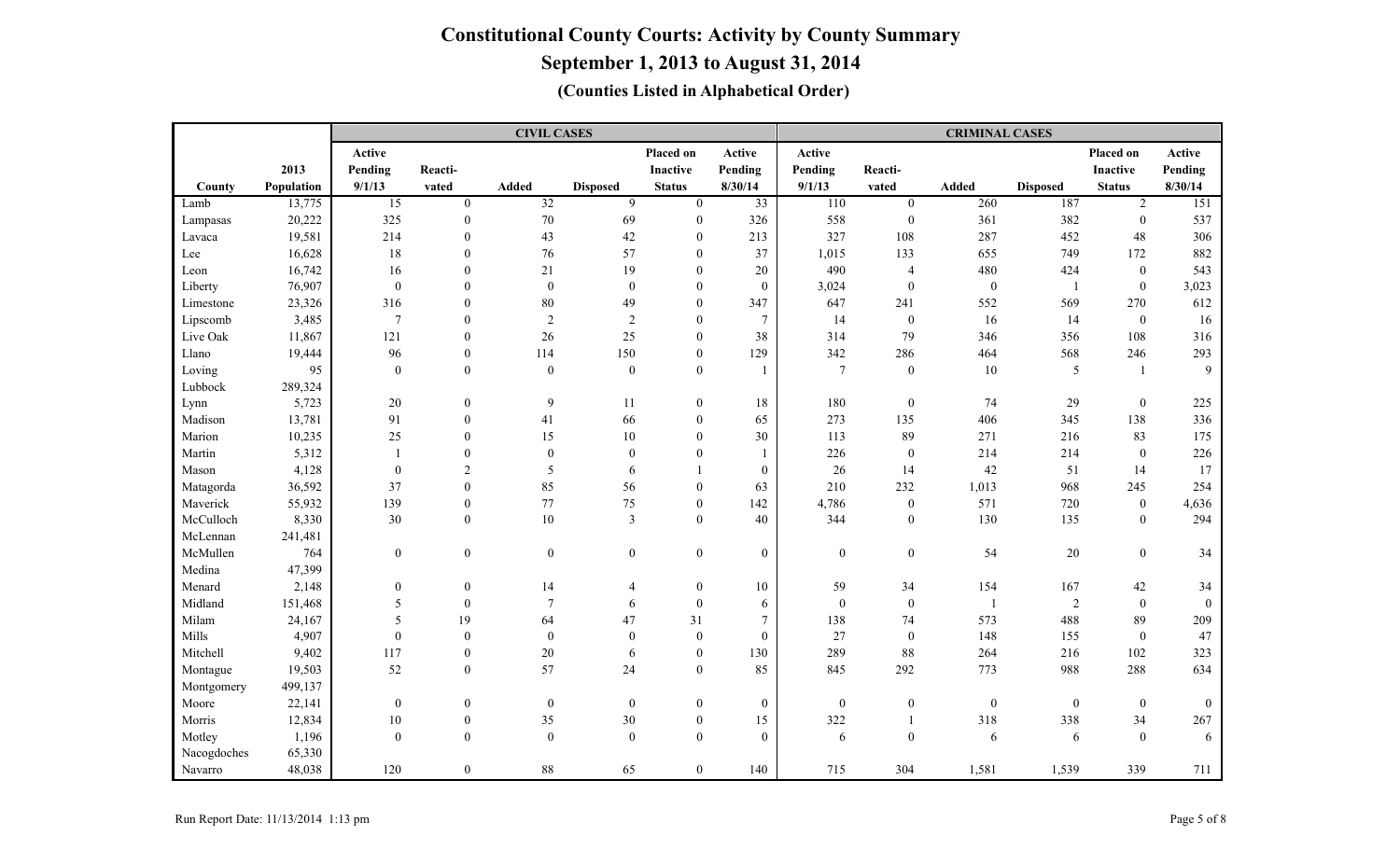### **September 1, 2013 to August 31, 2014**

|             |            |                  |                  | <b>JUVENILE CASES</b> |                  |                  |                  |                  |                  | <b>TOTAL CASES</b> |                  |                  |                  |
|-------------|------------|------------------|------------------|-----------------------|------------------|------------------|------------------|------------------|------------------|--------------------|------------------|------------------|------------------|
|             |            | Active           |                  |                       |                  | Placed on        | Active           | Active           |                  |                    |                  | Placed on        | Active           |
|             | 2013       | Pending          | Reacti-          |                       |                  | <b>Inactive</b>  | Pending          | Pending          | Reacti-          |                    |                  | Inactive         | Pending          |
| County      | Population | 9/1/13           | vated            | Added                 | <b>Disposed</b>  | <b>Status</b>    | 8/30/14          | 9/1/13           | vated            | Added              | <b>Disposed</b>  | <b>Status</b>    | 8/30/14          |
| Lamb        | 13,775     | $\overline{4}$   | $\mathbf{0}$     | $10\,$                | $12\,$           | $\overline{0}$   | $\overline{2}$   | 129              | $\boldsymbol{0}$ | 302                | 208              | $\overline{2}$   | 186              |
| Lampasas    | 20,222     | $\theta$         | $\mathbf{0}$     | $\mathbf{0}$          | $\boldsymbol{0}$ | $\mathbf{0}$     | $\boldsymbol{0}$ | 883              | $\mathbf{0}$     | 431                | 451              | $\overline{0}$   | 863              |
| Lavaca      | 19,581     | $\Omega$         | $\theta$         | $\mathbf{0}$          | $\mathbf{0}$     | $\theta$         | $\overline{0}$   | 541              | 108              | 330                | 494              | 48               | 519              |
| Lee         | 16,628     | $\mathbf{0}$     | $\mathbf{0}$     | $\mathbf{0}$          | $\mathbf{0}$     | $\theta$         | $\boldsymbol{0}$ | 1,033            | 133              | 731                | 806              | 172              | 919              |
| Leon        | 16,742     | $\overline{2}$   | $\mathbf{0}$     | $\overline{2}$        | 4                | $\mathbf{0}$     |                  | 508              | 4                | 503                | 447              | $\mathbf{0}$     | 564              |
| Liberty     | 76,907     | 71               | $\overline{0}$   | $\theta$              | $\mathbf{0}$     | $\theta$         | 71               | 3,095            | $\mathbf{0}$     | $\boldsymbol{0}$   | -1               | $\boldsymbol{0}$ | 3,094            |
| Limestone   | 23,326     |                  |                  |                       |                  |                  |                  | 963              | 241              | 632                | 618              | 270              | 959              |
| Lipscomb    | 3,485      | $\boldsymbol{0}$ | $\boldsymbol{0}$ | $\boldsymbol{0}$      | $\boldsymbol{0}$ | $\boldsymbol{0}$ | $\boldsymbol{0}$ | 21               | $\boldsymbol{0}$ | 18                 | 16               | $\mathbf{0}$     | 23               |
| Live Oak    | 11,867     | $\mathbf{0}$     | $\overline{0}$   | $\mathbf{0}$          | $\mathbf{0}$     | $\boldsymbol{0}$ | $\overline{0}$   | 435              | 79               | 372                | 381              | 108              | 354              |
| Llano       | 19,444     |                  |                  |                       |                  |                  |                  | 438              | 286              | 578                | 718              | 246              | 422              |
| Loving      | 95         | $\overline{0}$   | $\overline{0}$   | $\mathbf{0}$          | $\mathbf{0}$     | $\boldsymbol{0}$ | $\overline{0}$   | $\overline{7}$   | $\mathbf{0}$     | $10\,$             | $\sqrt{5}$       | $\mathbf{1}$     | 10               |
| Lubbock     | 289,324    |                  |                  |                       |                  |                  |                  | $\boldsymbol{0}$ | $\mathbf{0}$     | $\boldsymbol{0}$   | $\boldsymbol{0}$ | $\theta$         | $\boldsymbol{0}$ |
| Lynn        | 5,723      | $\mathbf{0}$     | $\boldsymbol{0}$ | $\mathbf{0}$          | $\mathbf{0}$     | $\mathbf{0}$     | $\overline{0}$   | 200              | $\boldsymbol{0}$ | 83                 | 40               | $\mathbf{0}$     | 243              |
| Madison     | 13,781     | $\overline{4}$   | $\boldsymbol{0}$ | $\overline{2}$        | $\theta$         | $\mathbf{0}$     | 6                | 368              | 135              | 449                | 411              | 138              | 407              |
| Marion      | 10,235     | $\boldsymbol{0}$ | $\theta$         | $\boldsymbol{0}$      | $\theta$         | $\boldsymbol{0}$ | $\boldsymbol{0}$ | 138              | 89               | 286                | 226              | 83               | 205              |
| Martin      | 5,312      | 12               | $\boldsymbol{0}$ | $\overline{4}$        | $\mathbf{1}$     | $\boldsymbol{0}$ | 15               | 239              | $\boldsymbol{0}$ | 218                | 215              | $\boldsymbol{0}$ | 242              |
| Mason       | 4,128      |                  |                  |                       |                  |                  |                  | 26               | 16               | 47                 | 57               | 15               | 17               |
| Matagorda   | 36,592     |                  |                  |                       |                  |                  |                  | 247              | 232              | 1,098              | 1,024            | 245              | 317              |
| Maverick    | 55,932     |                  |                  |                       |                  |                  |                  | 4,925            | $\boldsymbol{0}$ | 648                | 795              | $\mathbf{0}$     | 4,778            |
| McCulloch   | 8,330      | $\boldsymbol{0}$ | $\overline{0}$   | $\boldsymbol{0}$      | $\boldsymbol{0}$ | $\boldsymbol{0}$ | $\overline{0}$   | 374              | $\mathbf{0}$     | 140                | 138              | $\mathbf{0}$     | 334              |
| McLennan    | 241,481    |                  |                  |                       |                  |                  |                  | $\mathbf{0}$     | $\mathbf{0}$     | $\boldsymbol{0}$   | $\boldsymbol{0}$ | $\theta$         | $\overline{0}$   |
| McMullen    | 764        | $\mathbf{0}$     | $\overline{0}$   | $\theta$              | $\overline{0}$   | $\boldsymbol{0}$ | $\overline{0}$   | $\mathbf{0}$     | $\mathbf{0}$     | 54                 | 20               | $\theta$         | 34               |
| Medina      | 47,399     |                  |                  |                       |                  |                  |                  | $\boldsymbol{0}$ | $\boldsymbol{0}$ | $\boldsymbol{0}$   | $\boldsymbol{0}$ | $\mathbf{0}$     | $\mathbf{0}$     |
| Menard      | 2,148      | $\boldsymbol{0}$ | $\boldsymbol{0}$ | $\boldsymbol{0}$      | $\boldsymbol{0}$ | $\boldsymbol{0}$ | $\overline{0}$   | 59               | 34               | 168                | 171              | 42               | 44               |
| Midland     | 151,468    | $\mathbf{0}$     | $\boldsymbol{0}$ | $\theta$              | $\mathbf{0}$     | $\boldsymbol{0}$ | $\overline{0}$   | 5                | $\boldsymbol{0}$ | $\,8\,$            | $\,8\,$          | $\mathbf{0}$     | 6                |
| Milam       | 24,167     |                  |                  |                       |                  |                  |                  | 143              | 93               | 637                | 535              | 120              | 216              |
| Mills       | 4,907      | $\boldsymbol{0}$ | $\boldsymbol{0}$ | $\overline{4}$        | $\overline{1}$   | $\boldsymbol{0}$ | $\mathfrak{Z}$   | 27               | $\boldsymbol{0}$ | 152                | 156              | $\boldsymbol{0}$ | 50               |
| Mitchell    | 9,402      | $\overline{7}$   | $\mathbf{0}$     | 5                     | $10\,$           | $\mathbf{0}$     | $\overline{c}$   | 413              | 88               | 289                | 232              | 102              | 455              |
| Montague    | 19,503     | $\mathbf{0}$     | $\theta$         | $\theta$              | $\overline{0}$   | $\theta$         | $\overline{0}$   | 897              | 292              | 830                | 1,012            | 288              | 719              |
| Montgomery  | 499,137    |                  |                  |                       |                  |                  |                  | $\mathbf{0}$     | $\mathbf{0}$     | $\mathbf{0}$       | $\mathbf{0}$     | $\theta$         | $\theta$         |
| Moore       | 22,141     | $\boldsymbol{0}$ | $\boldsymbol{0}$ | $\mathbf{0}$          | $\boldsymbol{0}$ | $\boldsymbol{0}$ | $\boldsymbol{0}$ | $\boldsymbol{0}$ | $\mathbf{0}$     | $\boldsymbol{0}$   | $\boldsymbol{0}$ | $\boldsymbol{0}$ | $\overline{0}$   |
| Morris      | 12,834     |                  |                  |                       |                  |                  |                  | 332              |                  | 353                | 368              | 34               | 282              |
| Motley      | 1,196      | $\boldsymbol{0}$ | $\boldsymbol{0}$ | $\mathbf{0}$          | $\boldsymbol{0}$ | $\boldsymbol{0}$ | $\overline{0}$   | 6                | $\Omega$         | 6                  | 6                | $\mathbf{0}$     | 6                |
| Nacogdoches | 65,330     |                  |                  |                       |                  |                  |                  | $\boldsymbol{0}$ |                  | $\theta$           | $\theta$         | $\Omega$         | $\theta$         |
| Navarro     | 48,038     | $\boldsymbol{0}$ | $\boldsymbol{0}$ | $\boldsymbol{0}$      | $\boldsymbol{0}$ | $\boldsymbol{0}$ | $\overline{0}$   | 835              | 304              | 1,669              | 1,604            | 339              | 851              |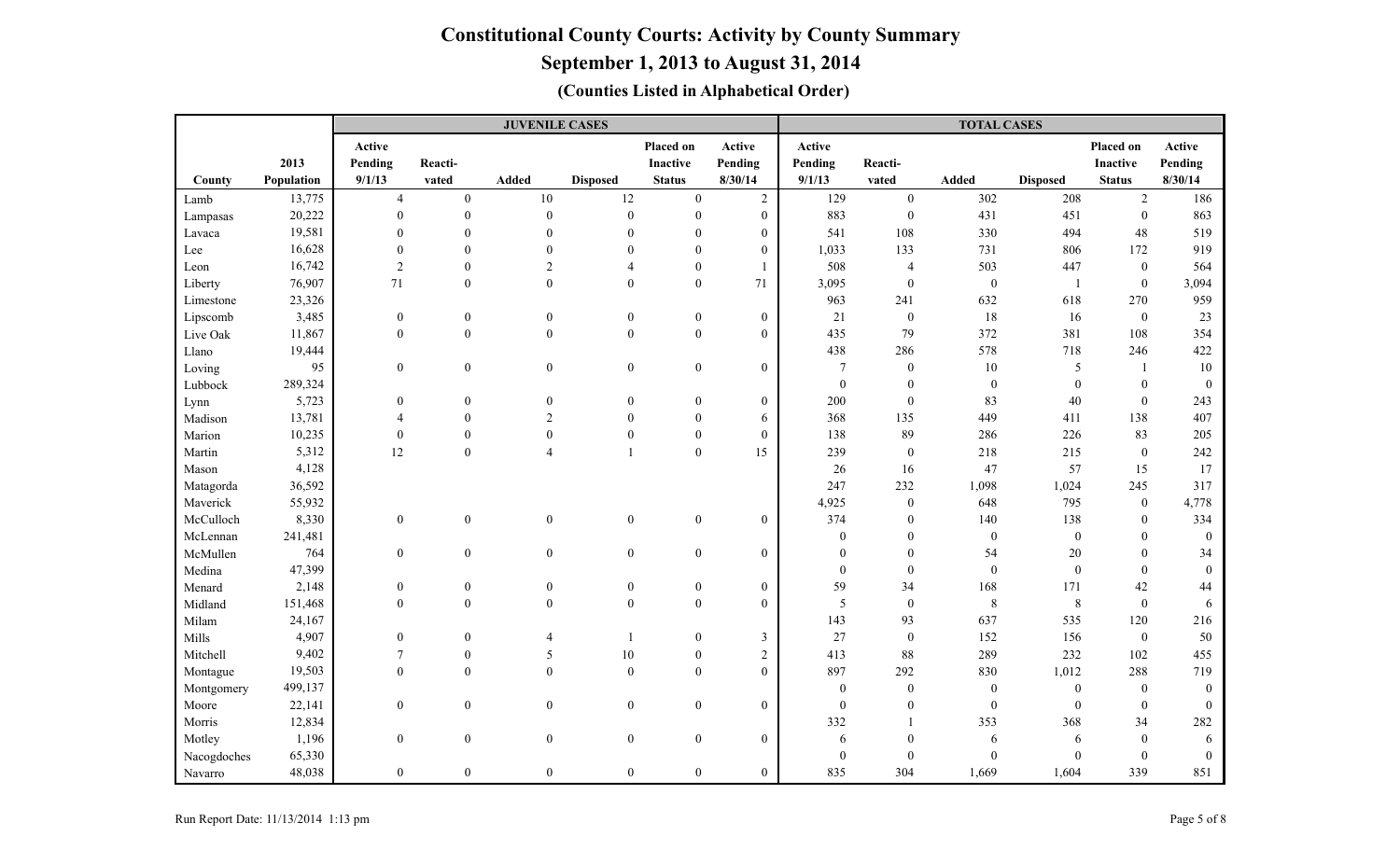|               |            |                         |                  | <b>CIVIL CASES</b> |                  |                         |                  |                  |                  | <b>CRIMINAL CASES</b> |                  |                  |              |
|---------------|------------|-------------------------|------------------|--------------------|------------------|-------------------------|------------------|------------------|------------------|-----------------------|------------------|------------------|--------------|
|               |            | Active                  |                  |                    |                  | Placed on               | Active           | Active           |                  |                       |                  | Placed on        | Active       |
|               | 2013       | Pending                 | Reacti-          |                    |                  | Inactive                | Pending          | Pending          | Reacti-          |                       |                  | <b>Inactive</b>  | Pending      |
| County        | Population | 9/1/13                  | vated            | Added              | <b>Disposed</b>  | <b>Status</b>           | 8/30/14          | 9/1/13           | vated            | <b>Added</b>          | <b>Disposed</b>  | <b>Status</b>    | 8/30/14      |
| Newton        | 14,140     | 46                      | $\overline{0}$   | $7\phantom{.0}$    | 8                | $\boldsymbol{0}$        | $\overline{45}$  | 966              | $\boldsymbol{0}$ | 153                   | $\overline{305}$ | $\overline{0}$   | 814          |
| Nolan         | 15,037     |                         |                  |                    |                  |                         |                  |                  |                  |                       |                  |                  |              |
| Nueces        | 352,107    |                         |                  |                    |                  |                         |                  |                  |                  |                       |                  |                  |              |
| Ochiltree     | 10,806     | 73                      | $\boldsymbol{0}$ | 77                 | 37               | $\boldsymbol{0}$        | 109              | 241              | $\sqrt{2}$       | 429                   | 322              | $\boldsymbol{0}$ | 329          |
| Oldham        | 2,102      | $\boldsymbol{8}$        | $\mathbf{0}$     | 6                  | $\overline{4}$   | $\boldsymbol{0}$        | 10               | 21               | $\boldsymbol{0}$ | 100                   | 84               | $\mathbf{0}$     | 38           |
| Orange        | 82,957     |                         |                  |                    |                  |                         |                  |                  |                  |                       |                  |                  |              |
| Palo Pinto    | 27,889     | 27                      | $\boldsymbol{0}$ | $48\,$             | 63               | $\boldsymbol{0}$        | 10               | 177              | 157              | 549                   | 545              | 186              | 172          |
| Panola        | 23,870     |                         |                  |                    |                  |                         |                  |                  |                  |                       |                  |                  |              |
| Parker        | 121,418    | $\boldsymbol{0}$        | $\mathbf{0}$     | $\mathbf{0}$       | $\mathbf{0}$     | $\mathbf{0}$            | $\boldsymbol{0}$ |                  |                  |                       |                  |                  |              |
| Parmer        | 9,965      | $26\,$                  | $\boldsymbol{0}$ | 18                 | 16               | $\mathbf{0}$            | 28               | 130              | $\boldsymbol{0}$ | 163                   | 173              | $\mathbf{0}$     | 129          |
| Pecos         | 15,697     | 46                      | $\mathbf{0}$     | 67                 | 57               | $\overline{0}$          | 56               | 745              | $\boldsymbol{0}$ | 825                   | 509              | $\mathbf{0}$     | 1,096        |
| Polk          | 45,790     | $\boldsymbol{0}$        | $\boldsymbol{0}$ | $\overline{0}$     | $\boldsymbol{0}$ | $\overline{0}$          | $\mathbf{0}$     | $\boldsymbol{0}$ | $\mathbf{0}$     | $\boldsymbol{0}$      | $\boldsymbol{0}$ | $\mathbf{0}$     | $\mathbf{0}$ |
| Potter        | 121,661    | 218                     | $\theta$         | $\overline{4}$     | 105              | $\boldsymbol{0}$        | 116              | 238              | 223              | 233                   | 293              | 228              | 172          |
| Presidio      | 7,201      | $\,$ 8 $\,$             | $\boldsymbol{0}$ | $\mathbf{0}$       | $\boldsymbol{0}$ | $\boldsymbol{0}$        | $\,8\,$          | 423              | $\boldsymbol{0}$ | $\boldsymbol{0}$      | $7\phantom{.0}$  | $\mathbf{0}$     | 416          |
| Rains         | 11,065     | 43                      | $\boldsymbol{0}$ | 11                 | 5                | $\overline{0}$          | 49               | 250              | $\boldsymbol{0}$ | 136                   | 197              | $\boldsymbol{0}$ | 189          |
| Randall       | 126,474    |                         |                  |                    |                  |                         |                  |                  |                  |                       |                  |                  |              |
| Reagan        | 3,601      | $38\,$                  | $\mathbf{0}$     | 37                 | $\,8\,$          | $\boldsymbol{0}$        | 68               | 81               | $27\,$           | 245                   | 207              | $10\,$           | 92           |
| Real          | 3,350      | 19                      | $\boldsymbol{0}$ | $\overline{4}$     | 14               | $\overline{\mathbf{3}}$ | 5                | 56               | $\mathbf{0}$     | 70                    | 77               | 5                | 51           |
| Red River     | 12,470     | $\boldsymbol{0}$        | $\boldsymbol{0}$ | $\mathbf{0}$       | $\mathbf{0}$     | $\overline{0}$          | $\mathbf{0}$     | 170              | 16               | 179                   | 176              | 25               | 182          |
| Reeves        | 13,965     |                         |                  |                    |                  |                         |                  |                  |                  |                       |                  |                  |              |
| Refugio       | 7,305      | 13                      | $\boldsymbol{0}$ | 11                 | 24               | $\boldsymbol{0}$        |                  | 309              | 31               | 549                   | 374              | 73               | 442          |
| Roberts       | 831        | $\boldsymbol{0}$        | $\boldsymbol{0}$ | $\overline{1}$     | $\boldsymbol{0}$ | $\boldsymbol{0}$        |                  | 35               | $\boldsymbol{0}$ | 33                    | 37               | $\mathbf{0}$     | 31           |
| Robertson     | 16,486     | 19                      | $\boldsymbol{0}$ | 21                 | $20\,$           | $\boldsymbol{0}$        | 19               | 289              | 123              | 464                   | 522              | 97               | 231          |
| Rockwall      | 85,245     |                         |                  |                    |                  |                         |                  |                  |                  |                       |                  |                  |              |
| Runnels       | 10,309     | 41                      | $\mathbf{0}$     | 15                 | 37               | $\mathbf{0}$            | 19               | 286              | $\mathbf{0}$     | 192                   | 200              | $\mathbf{0}$     | 278          |
| Rusk          | 53,622     | $\overline{7}$          | $\boldsymbol{0}$ | 57                 | 56               | $\overline{0}$          | $\,8\,$          | 47               | 122              | 107                   | 456              | 46               | 16           |
| Sabine        | 10,361     | $\overline{\mathbf{3}}$ | $\mathbf{0}$     | 6                  | $\boldsymbol{0}$ | $\overline{0}$          | 9                | 135              | $\boldsymbol{0}$ | 306                   | 499              | $\theta$         | $22\,$       |
| San Augustine | 8,769      | $\boldsymbol{0}$        | $\mathbf{0}$     | $\boldsymbol{0}$   | $\mathbf{0}$     | $\overline{0}$          | $\boldsymbol{0}$ | 629              | $\mathbf{0}$     | 189                   | 409              | $\mathbf{0}$     | 407          |
| San Jacinto   | 26,856     | 102                     | $\boldsymbol{0}$ | 58                 | 97               | $\overline{0}$          | 51               | 502              | $\overline{c}$   | 424                   | 498              | 5                | 426          |
| San Patricio  | 66,137     |                         |                  |                    |                  |                         |                  | 908              | $\mathbf{0}$     | 105                   | 249              | $\theta$         | 759          |
| San Saba      | 6,012      | $\overline{4}$          | $\boldsymbol{0}$ | 5                  | $\overline{4}$   | $\boldsymbol{0}$        | 5                | 269              | $\mathbf{0}$     | 115                   | 90               | $\theta$         | 294          |
| Schleicher    | 3,206      | 5                       | $\boldsymbol{0}$ | $10\,$             | $\overline{4}$   | $\boldsymbol{0}$        | $\,8\,$          | 42               | $10\,$           | 107                   | 107              | 13               | 43           |
| Scurry        | 17,302     | 202                     | $\boldsymbol{0}$ | 36                 | 23               | $\overline{0}$          | 183              | 529              | $\mathbf{0}$     | 357                   | 367              | $\mathbf{0}$     | 519          |
| Shackelford   | 3,375      |                         |                  |                    |                  |                         |                  |                  |                  |                       |                  |                  |              |
| Shelby        | 25,792     | 271                     | $\mathbf{0}$     | 40                 | 31               | $\overline{0}$          | 280              | 2,984            | $\mathbf{0}$     | 804                   | 546              | $\overline{0}$   | 3,242        |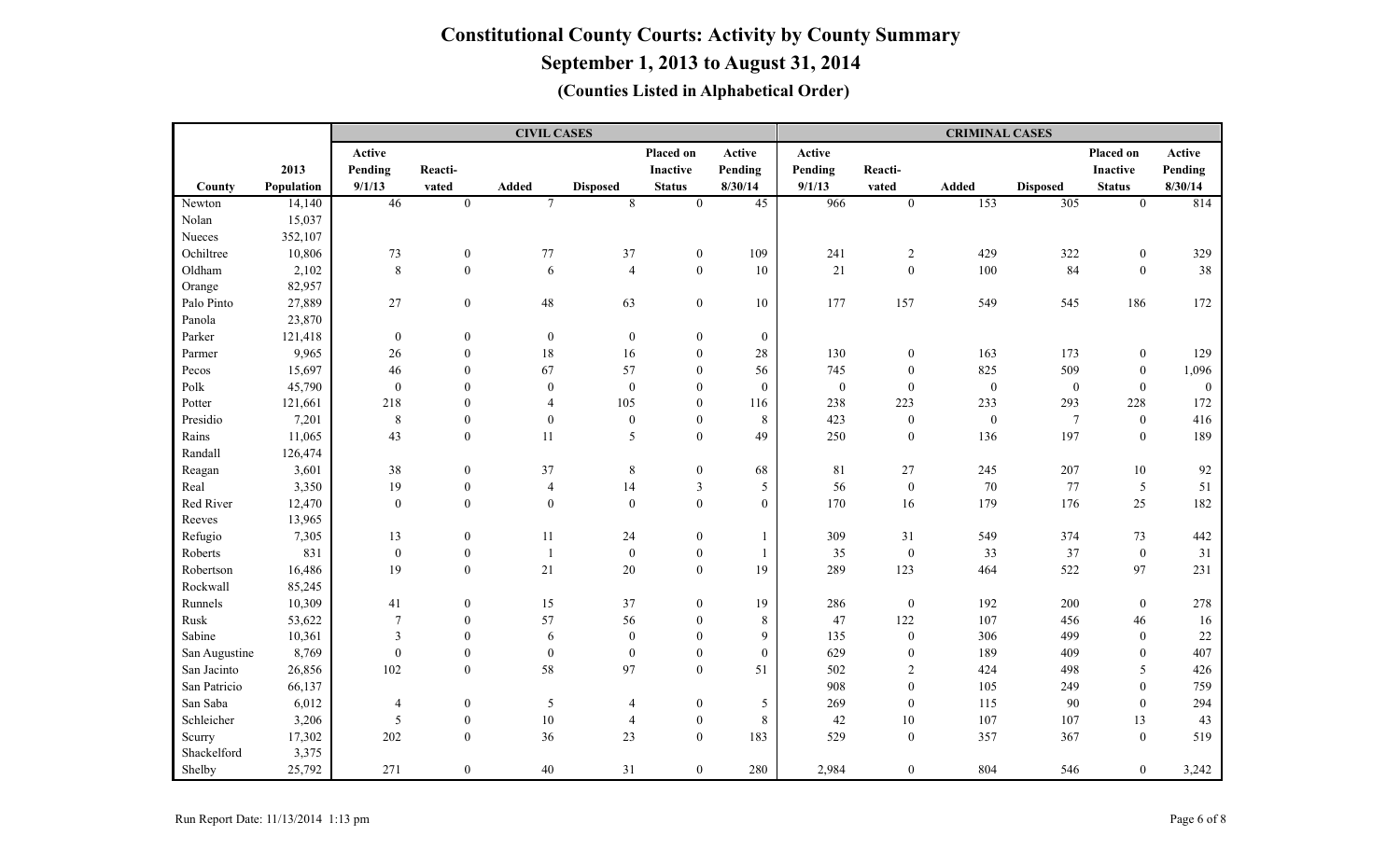**September 1, 2013 to August 31, 2014**

|               |            |                  |                  | <b>JUVENILE CASES</b>   |                  |                  |                          |                  |                  | <b>TOTAL CASES</b> |                  |                |                  |
|---------------|------------|------------------|------------------|-------------------------|------------------|------------------|--------------------------|------------------|------------------|--------------------|------------------|----------------|------------------|
|               |            | Active           |                  |                         |                  | Placed on        | Active                   | Active           |                  |                    |                  | Placed on      | Active           |
|               | 2013       | Pending          | Reacti-          |                         |                  | <b>Inactive</b>  | Pending                  | Pending          | Reacti-          |                    |                  | Inactive       | Pending          |
| County        | Population | 9/1/13           | vated            | Added                   | <b>Disposed</b>  | <b>Status</b>    | 8/30/14                  | 9/1/13           | vated            | <b>Added</b>       | <b>Disposed</b>  | <b>Status</b>  | 8/30/14          |
| Newton        | 14,140     | $\boldsymbol{0}$ | $\mathbf{0}$     | $\boldsymbol{0}$        | $\boldsymbol{0}$ | $\mathbf{0}$     | $\overline{0}$           | 1,012            | $\boldsymbol{0}$ | 160                | 313              | $\overline{0}$ | 859              |
| Nolan         | 15,037     |                  |                  |                         |                  |                  |                          | $\mathbf{0}$     | $\boldsymbol{0}$ | $\boldsymbol{0}$   | $\mathbf{0}$     | $\Omega$       | $\theta$         |
| Nueces        | 352,107    |                  |                  |                         |                  |                  |                          | $\boldsymbol{0}$ | $\boldsymbol{0}$ | $\boldsymbol{0}$   | $\boldsymbol{0}$ | $\theta$       | $\boldsymbol{0}$ |
| Ochiltree     | 10,806     | 6                | $\boldsymbol{0}$ | 10                      | 6                | $\boldsymbol{0}$ | 9                        | 320              | 2                | 516                | 365              | $\Omega$       | 447              |
| Oldham        | 2,102      | $\mathbf{0}$     | $\theta$         | $\boldsymbol{0}$        | $\boldsymbol{0}$ | $\mathbf{0}$     | $\overline{0}$           | 29               | $\mathbf{0}$     | 106                | 88               | $\theta$       | 48               |
| Orange        | 82,957     |                  |                  |                         |                  |                  |                          | $\boldsymbol{0}$ | $\boldsymbol{0}$ | $\boldsymbol{0}$   | $\boldsymbol{0}$ | $\Omega$       | $\mathbf{0}$     |
| Palo Pinto    | 27,889     | 53               | $\boldsymbol{0}$ | $\sqrt{2}$              | $11\,$           | $\boldsymbol{0}$ | $\boldsymbol{0}$         | 257              | 157              | 599                | 619              | 186            | 182              |
| Panola        | 23,870     |                  |                  |                         |                  |                  |                          | $\mathbf{0}$     | $\boldsymbol{0}$ | $\boldsymbol{0}$   | $\boldsymbol{0}$ | $\mathbf{0}$   | $\theta$         |
| Parker        | 121,418    |                  |                  |                         |                  |                  |                          | $\mathbf{0}$     | $\theta$         | $\mathbf{0}$       | $\theta$         | $\theta$       | $\theta$         |
| Parmer        | 9,965      | $\mathfrak{Z}$   | $\boldsymbol{0}$ | $\overline{\mathbf{3}}$ | $\mathbf{1}$     | $\boldsymbol{0}$ | $\sqrt{5}$               | 159              | $\boldsymbol{0}$ | 184                | 190              | $\theta$       | 162              |
| Pecos         | 15,697     | 15               | $\boldsymbol{0}$ | 31                      | 35               | $\overline{0}$   | 22                       | 806              | $\boldsymbol{0}$ | 923                | 601              | $\mathbf{0}$   | 1,174            |
| Polk          | 45,790     | $\boldsymbol{0}$ | $\theta$         | $\boldsymbol{0}$        | $\mathbf{0}$     | $\overline{0}$   | $\mathbf{0}$             | $\mathbf{0}$     | $\boldsymbol{0}$ | $\boldsymbol{0}$   | $\boldsymbol{0}$ | $\theta$       | $\boldsymbol{0}$ |
| Potter        | 121,661    |                  |                  |                         |                  |                  |                          | 456              | 223              | 237                | 398              | 228            | 288              |
| Presidio      | 7,201      |                  | $\boldsymbol{0}$ | $\boldsymbol{0}$        | $\bf{0}$         | $\boldsymbol{0}$ |                          | 432              | $\boldsymbol{0}$ | $\boldsymbol{0}$   | $\overline{7}$   | $\bf{0}$       | 425              |
| Rains         | 11,065     | $\theta$         | $\mathbf{0}$     | $\boldsymbol{0}$        | $\boldsymbol{0}$ | $\boldsymbol{0}$ | $\boldsymbol{0}$         | 293              | $\boldsymbol{0}$ | 147                | 202              | $\mathbf{0}$   | 238              |
| Randall       | 126,474    |                  |                  |                         |                  |                  |                          | $\boldsymbol{0}$ | $\boldsymbol{0}$ | $\boldsymbol{0}$   | $\boldsymbol{0}$ | $\mathbf{0}$   | $\mathbf{0}$     |
| Reagan        | 3,601      | $\overline{4}$   | $\boldsymbol{0}$ | $\overline{0}$          | $\boldsymbol{0}$ | $\boldsymbol{0}$ | $\overline{\mathcal{A}}$ | 123              | 27               | 282                | 215              | 10             | 164              |
| Real          | 3,350      | $\boldsymbol{0}$ | $\boldsymbol{0}$ | $\overline{\mathbf{3}}$ | $\boldsymbol{0}$ | $\boldsymbol{0}$ | $\mathfrak{Z}$           | 75               | $\boldsymbol{0}$ | 77                 | 91               | 8              | 59               |
| Red River     | 12,470     | $\theta$         | $\mathbf{0}$     | $\boldsymbol{0}$        | $\overline{0}$   | $\mathbf{0}$     | $\mathbf{0}$             | 170              | 16               | 179                | 176              | 25             | 182              |
| Reeves        | 13,965     |                  |                  |                         |                  |                  |                          | $\mathbf{0}$     | $\boldsymbol{0}$ | $\boldsymbol{0}$   | $\boldsymbol{0}$ | $\overline{0}$ | $\mathbf{0}$     |
| Refugio       | 7,305      | $\mathfrak{S}$   | $\boldsymbol{0}$ |                         | $\mathbf{1}$     | $\boldsymbol{0}$ | $\sqrt{5}$               | 327              | 31               | 561                | 399              | 73             | 448              |
| Roberts       | 831        | $\boldsymbol{0}$ | $\mathbf{0}$     |                         | $\overline{1}$   | $\overline{0}$   | $\overline{0}$           | 35               | $\boldsymbol{0}$ | 35                 | 38               | $\overline{0}$ | 32               |
| Robertson     | 16,486     |                  |                  |                         |                  |                  |                          | 308              | 123              | 485                | 542              | 97             | 250              |
| Rockwall      | 85,245     |                  |                  |                         |                  |                  |                          | $\boldsymbol{0}$ | $\boldsymbol{0}$ | $\boldsymbol{0}$   | $\boldsymbol{0}$ | $\mathbf{0}$   | $\boldsymbol{0}$ |
| Runnels       | 10,309     | $\boldsymbol{0}$ | $\boldsymbol{0}$ | $\boldsymbol{0}$        | $\boldsymbol{0}$ | $\boldsymbol{0}$ | $\boldsymbol{0}$         | 327              | $\boldsymbol{0}$ | 207                | 237              | $\mathbf{0}$   | 297              |
| Rusk          | 53,622     | $\mathbf{0}$     | $\mathbf{0}$     | $\mathbf{0}$            | $\mathbf{0}$     | $\overline{0}$   | $\overline{0}$           | 54               | 122              | 164                | 512              | 46             | 24               |
| Sabine        | 10,361     |                  |                  |                         |                  |                  |                          | 138              | $\boldsymbol{0}$ | 312                | 499              | $\Omega$       | 31               |
| San Augustine | 8,769      | $\mathbf{0}$     | $\overline{0}$   | $\mathbf{0}$            | $\mathbf{0}$     | $\boldsymbol{0}$ | $\boldsymbol{0}$         | 629              | $\boldsymbol{0}$ | 189                | 409              | $\theta$       | 407              |
| San Jacinto   | 26,856     |                  |                  |                         |                  |                  |                          | 604              | $\overline{2}$   | 482                | 595              | 5              | 477              |
| San Patricio  | 66,137     |                  |                  |                         |                  |                  |                          | 908              | $\mathbf{0}$     | 105                | 249              | $\Omega$       | 759              |
| San Saba      | 6,012      | $\theta$         | $\boldsymbol{0}$ | $\boldsymbol{0}$        | $\boldsymbol{0}$ | $\boldsymbol{0}$ | $\boldsymbol{0}$         | 273              | $\boldsymbol{0}$ | 120                | 94               | $\Omega$       | 299              |
| Schleicher    | 3,206      | $\theta$         | $\mathbf{0}$     | $\boldsymbol{0}$        | $\mathbf{0}$     | $\boldsymbol{0}$ | $\boldsymbol{0}$         | 47               | 10               | 117                | 111              | 13             | 51               |
| Scurry        | 17,302     |                  |                  |                         |                  |                  |                          | 731              | $\boldsymbol{0}$ | 393                | 390              | $\mathbf{0}$   | 702              |
| Shackelford   | 3,375      | $\sqrt{2}$       | $\boldsymbol{0}$ | $\sqrt{2}$              | $\overline{4}$   | $\boldsymbol{0}$ | $\mathbf{0}$             | $\sqrt{2}$       | $\theta$         | $\overline{2}$     | $\overline{4}$   | $\theta$       | $\mathbf{0}$     |
| Shelby        | 25,792     |                  |                  |                         |                  |                  |                          | 3,255            | $\boldsymbol{0}$ | 844                | 577              | $\mathbf{0}$   | 3,522            |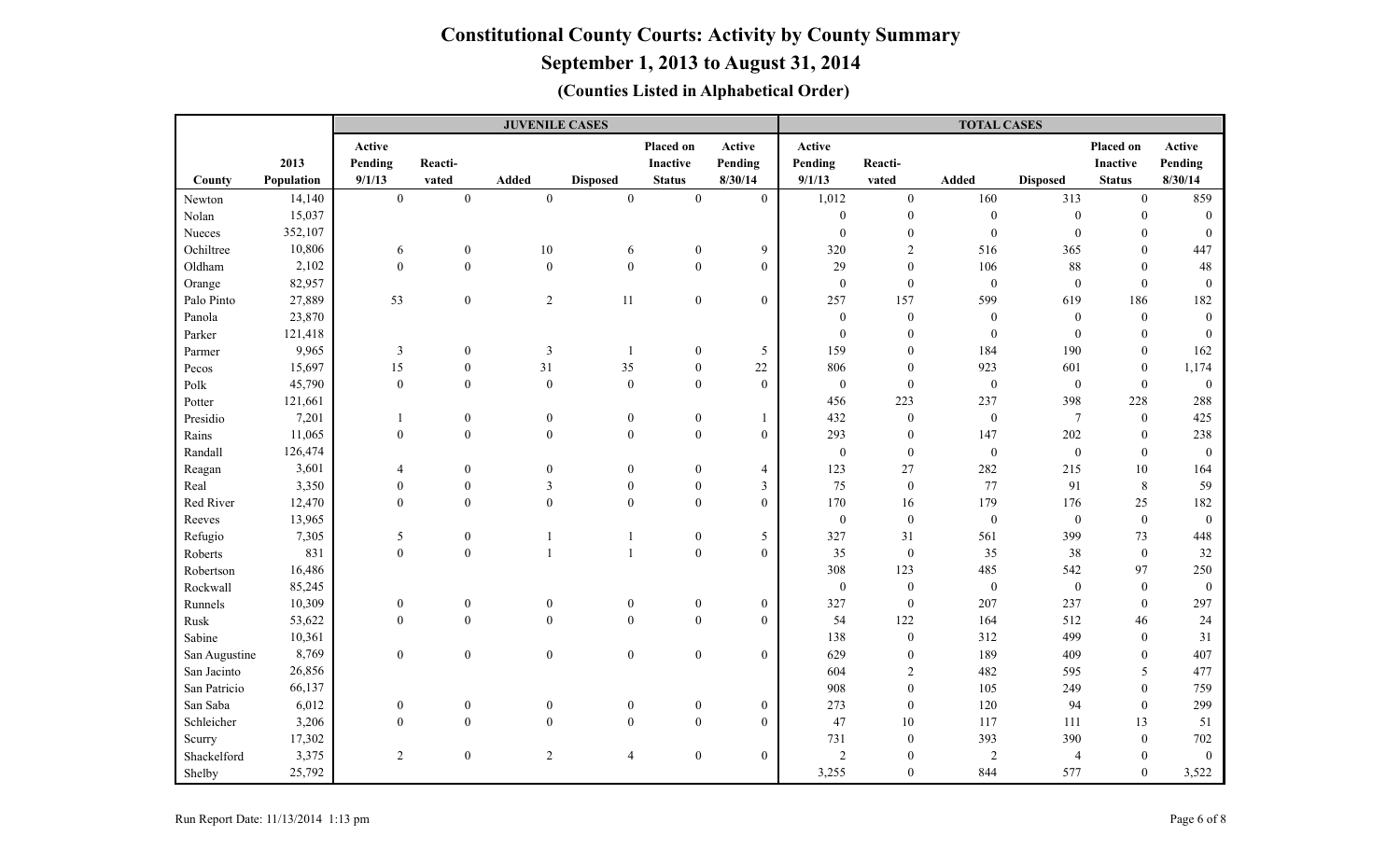|              |            |                  |                  | <b>CIVIL CASES</b> |                  |                  |                 | <b>CRIMINAL CASES</b> |                  |                  |                  |                  |                 |  |
|--------------|------------|------------------|------------------|--------------------|------------------|------------------|-----------------|-----------------------|------------------|------------------|------------------|------------------|-----------------|--|
|              |            | Active           |                  |                    |                  | Placed on        | Active          | Active                |                  |                  |                  | Placed on        | Active          |  |
|              | 2013       | Pending          | Reacti-          |                    |                  | <b>Inactive</b>  | Pending         | Pending               | Reacti-          |                  |                  | <b>Inactive</b>  | Pending         |  |
| County       | Population | 9/1/13           | vated            | <b>Added</b>       | <b>Disposed</b>  | <b>Status</b>    | 8/30/14         | 9/1/13                | vated            | <b>Added</b>     | <b>Disposed</b>  | <b>Status</b>    | 8/30/14         |  |
| Sherman      | 3,093      | 5                | $\overline{0}$   | $\overline{8}$     | $\overline{4}$   | $\overline{0}$   | 9               | $\overline{25}$       | $\mathbf{1}$     | 63               | $\overline{30}$  | $\overline{12}$  | $\overline{55}$ |  |
| Smith        | 216,080    | $\boldsymbol{0}$ | $\boldsymbol{0}$ | $\overline{1}$     | $\overline{2}$   | $\boldsymbol{0}$ | $\mathbf{0}$    |                       |                  |                  |                  |                  |                 |  |
| Somervell    | 8,658      | $\overline{9}$   | $\boldsymbol{0}$ | 38                 | 34               | $\boldsymbol{0}$ | 13              | 53                    | 58               | 239              | 253              | $70\,$           | 38              |  |
| Starr        | 61,963     |                  |                  |                    |                  |                  |                 |                       |                  |                  |                  |                  |                 |  |
| Stephens     | 9,247      |                  |                  |                    |                  |                  |                 |                       |                  |                  |                  |                  |                 |  |
| Sterling     | 1,219      | 6                | $\boldsymbol{0}$ | 14                 | 12               | $\boldsymbol{0}$ | $\,$ 8 $\,$     | 46                    | 11               | 75               | 87               | 12               | 33              |  |
| Stonewall    | 1,432      | 18               | $\boldsymbol{0}$ | $\mathfrak{Z}$     | $\mathfrak{S}$   | $\overline{0}$   | 16              | 35                    | $\boldsymbol{0}$ | 39               | 32               | $\boldsymbol{0}$ | $42\,$          |  |
| Sutton       | 4,006      | 54               | $\boldsymbol{0}$ | 34                 | $38\,$           | $\overline{0}$   | 50              | 149                   | $\mathbf{0}$     | 155              | 216              | 25               | 94              |  |
| Swisher      | 7,763      | 63               | $\boldsymbol{0}$ | $\overline{2}$     | $\overline{3}$   | $\overline{0}$   | 63              | 106                   | $50\,$           | 46               | 57               | 27               | 119             |  |
| Tarrant      | 1,911,541  |                  |                  |                    |                  |                  |                 |                       |                  |                  |                  |                  |                 |  |
| Taylor       | 134,117    |                  |                  |                    |                  |                  |                 |                       |                  |                  |                  |                  |                 |  |
| Terrell      | 903        | 6                | $\boldsymbol{0}$ | $\mathbf{1}$       | $\mathbf{0}$     | $\boldsymbol{0}$ | $\tau$          | 26                    | $\boldsymbol{0}$ | 39               | 32               | $\boldsymbol{0}$ | 34              |  |
| Terry        | 12,743     | 111              | 23               | 69                 | 51               | 31               | 121             | 238                   | 216              | 573              | 365              | 299              | 363             |  |
| Throckmorton | 1,600      | $\sqrt{6}$       | $\boldsymbol{0}$ | $\overline{2}$     | $\boldsymbol{0}$ | $\boldsymbol{0}$ | $\mathbf{0}$    | 14                    | $\boldsymbol{0}$ | $\boldsymbol{0}$ | $\boldsymbol{0}$ | $\mathbf{0}$     | $\mathbf{0}$    |  |
| Titus        | 32,581     | 724              | $\boldsymbol{0}$ | 117                | 227              | $\boldsymbol{0}$ | 620             | 746                   | 342              | 885              | 970              | 260              | 721             |  |
| Tom Green    | 114,954    |                  |                  |                    |                  |                  |                 |                       |                  |                  |                  |                  |                 |  |
| Travis       | 1,120,954  |                  |                  |                    |                  |                  |                 |                       |                  |                  |                  |                  |                 |  |
| Trinity      | 14,393     | 53               | $\boldsymbol{0}$ | 37                 | $10\,$           | $\mathbf{0}$     | 80              | 404                   | 6                | 193              | 104              | $\tau$           | 492             |  |
| Tyler        | 21,464     | 31               | $\boldsymbol{0}$ | 16                 | 12               | $\mathbf{0}$     | 33              | 425                   | 73               | 444              | 357              | 110              | 469             |  |
| Upshur       | 39,884     | 105              | $\boldsymbol{0}$ | 108                | 58               | 6                | 151             | 441                   | $78\,$           | 617              | 639              | 54               | 448             |  |
| Upton        | 3,372      | 11               | $\boldsymbol{0}$ | 5                  | $\overline{1}$   | $\overline{0}$   | $7\phantom{.0}$ | 95                    | $\bf{0}$         | 132              | 113              | $\mathbf{0}$     | 95              |  |
| Uvalde       | 26,926     | 79               | $\boldsymbol{0}$ | 30                 | $28\,$           | 1                | 81              | 718                   | $\boldsymbol{0}$ | 460              | 506              | 11               | 661             |  |
| Val Verde    | 48,623     | 11               | $\boldsymbol{0}$ | 6                  | $\overline{7}$   | $\boldsymbol{0}$ | 10              |                       |                  |                  |                  |                  |                 |  |
| Van Zandt    | 52,481     | 92               | $\boldsymbol{0}$ | 15                 | 12               | $\overline{0}$   | 94              | 329                   | $12\,$           | 6                | 36               | 9                | 105             |  |
| Victoria     | 90,028     |                  |                  |                    |                  |                  |                 |                       |                  |                  |                  |                  |                 |  |
| Walker       | 68,817     | $\overline{7}$   | $\boldsymbol{0}$ | $\tau$             | $\overline{7}$   | $\boldsymbol{0}$ | $\tau$          |                       |                  |                  |                  |                  |                 |  |
| Waller       | 45,213     |                  |                  |                    |                  |                  |                 |                       |                  |                  |                  |                  |                 |  |
| Ward         | 11,244     | 189              | $\mathbf{0}$     | 55                 | 31               | $\mathfrak{Z}$   | 87              | 260                   | $\boldsymbol{0}$ | 517              | 569              | $\mathbf{0}$     | 213             |  |
| Washington   | 34,147     |                  |                  |                    |                  |                  |                 |                       |                  |                  |                  |                  |                 |  |
| Webb         | 262,495    |                  |                  |                    |                  |                  |                 |                       |                  |                  |                  |                  |                 |  |
| Wharton      | 41,216     | 83               | $\boldsymbol{0}$ | 164                | 144              | $\boldsymbol{0}$ | 103             | 614                   | 244              | 1,278            | 1,271            | 299              | 592             |  |
| Wheeler      | 5,751      | $10\,$           | $\boldsymbol{0}$ | 35                 | $\sqrt{6}$       | $\mathbf{1}$     | 39              | 325                   | $\bf{0}$         | 273              | 326              | $\boldsymbol{0}$ | 272             |  |
| Wichita      | 132,047    |                  |                  |                    |                  |                  |                 |                       |                  |                  |                  |                  |                 |  |
| Wilbarger    | 13,131     | 25               | $\boldsymbol{0}$ | $20\,$             | 11               | $\boldsymbol{0}$ | 34              | 1,092                 | 15               | 272              | 431              | 29               | 967             |  |
| Willacy      | 21,921     | 88               | $\mathbf{0}$     | 17                 | 68               | $\boldsymbol{0}$ | 37              | 82                    | 173              | 292              | 306              | 186              | 55              |  |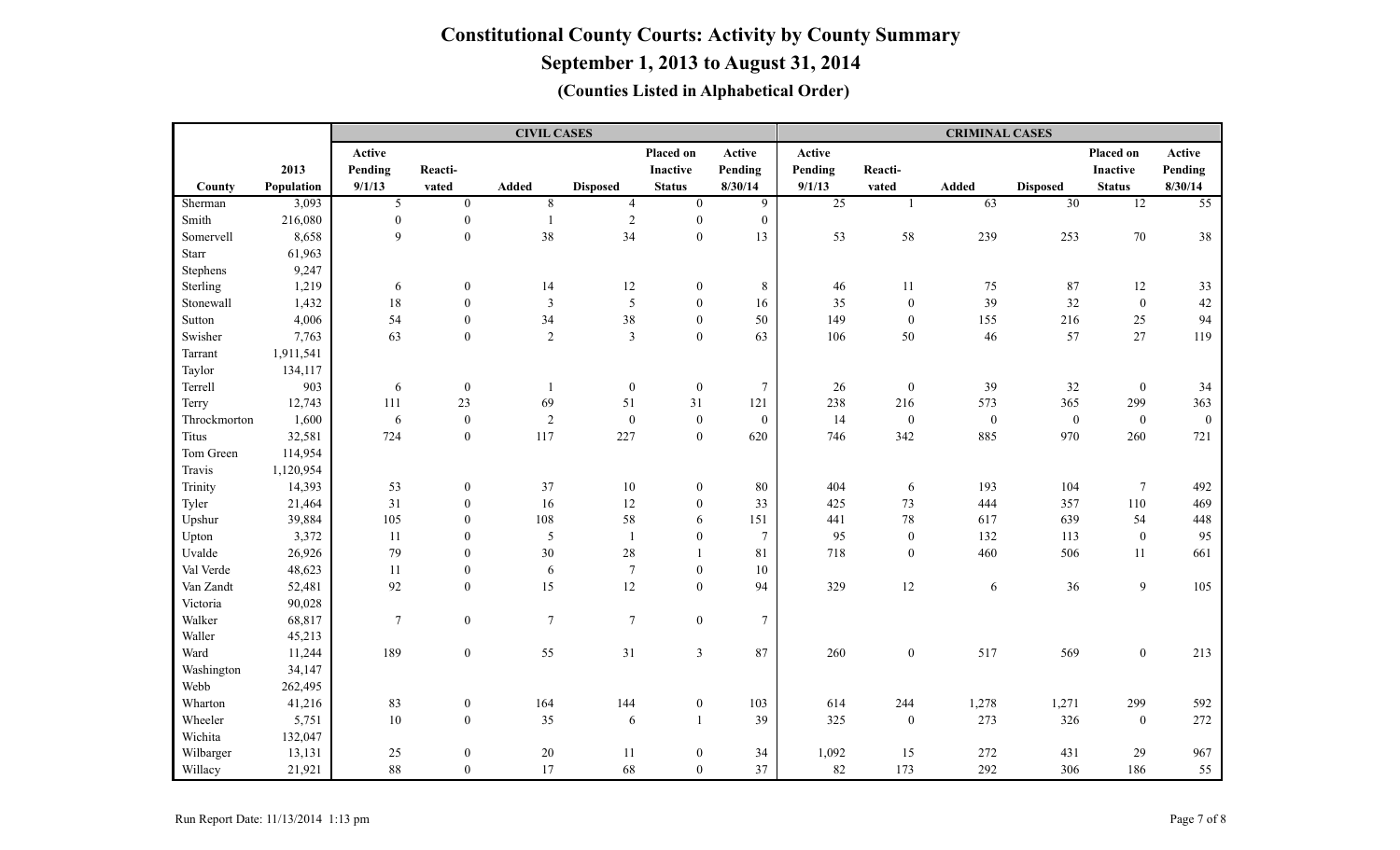### **September 1, 2013 to August 31, 2014**

|              |            | <b>JUVENILE CASES</b> |                  |                         |                  |                  |                  | <b>TOTAL CASES</b> |                  |                  |                  |                  |                  |  |
|--------------|------------|-----------------------|------------------|-------------------------|------------------|------------------|------------------|--------------------|------------------|------------------|------------------|------------------|------------------|--|
|              |            | Active                |                  |                         |                  | Placed on        | Active           | Active             |                  |                  |                  | Placed on        | Active           |  |
|              | 2013       | Pending               | Reacti-          |                         |                  | <b>Inactive</b>  | Pending          | Pending            | Reacti-          |                  |                  | Inactive         | Pending          |  |
| County       | Population | 9/1/13                | vated            | <b>Added</b>            | <b>Disposed</b>  | <b>Status</b>    | 8/30/14          | 9/1/13             | vated            | Added            | <b>Disposed</b>  | <b>Status</b>    | 8/30/14          |  |
| Sherman      | 3,093      | $\overline{3}$        | $\boldsymbol{0}$ | $\boldsymbol{0}$        | $\boldsymbol{0}$ | $\boldsymbol{0}$ | $\overline{3}$   | 33                 | $\mathbf{1}$     | 71               | 34               | 12               | 67               |  |
| Smith        | 216,080    |                       |                  |                         |                  |                  |                  | $\boldsymbol{0}$   | $\boldsymbol{0}$ | $\overline{1}$   | $\overline{2}$   | $\overline{0}$   | $\theta$         |  |
| Somervell    | 8,658      | 15                    | $\mathbf{0}$     | 16                      | 14               | $\boldsymbol{0}$ | 15               | 77                 | 58               | 293              | 301              | 70               | 66               |  |
| Starr        | 61,963     |                       |                  |                         |                  |                  |                  | $\boldsymbol{0}$   | $\boldsymbol{0}$ | $\boldsymbol{0}$ | $\boldsymbol{0}$ | $\mathbf{0}$     | $\theta$         |  |
| Stephens     | 9,247      |                       |                  |                         |                  |                  |                  | $\mathbf{0}$       | $\boldsymbol{0}$ | $\boldsymbol{0}$ | $\boldsymbol{0}$ | $\mathbf{0}$     | $\mathbf{0}$     |  |
| Sterling     | 1,219      | $\boldsymbol{0}$      | $\boldsymbol{0}$ | $\mathbf{0}$            | $\boldsymbol{0}$ | $\boldsymbol{0}$ | $\boldsymbol{0}$ | 52                 | $11\,$           | 89               | 99               | 12               | 41               |  |
| Stonewall    | 1,432      | $\boldsymbol{0}$      | $\mathbf{0}$     | $\boldsymbol{0}$        | $\mathbf{0}$     | $\boldsymbol{0}$ | $\boldsymbol{0}$ | 53                 | $\boldsymbol{0}$ | 42               | 37               | $\mathbf{0}$     | 58               |  |
| Sutton       | 4,006      | $\mathbf{1}$          | $\boldsymbol{0}$ | $\boldsymbol{0}$        | $\boldsymbol{0}$ | $\boldsymbol{0}$ | $\mathbf{1}$     | 204                | $\boldsymbol{0}$ | 189              | 254              | 25               | 145              |  |
| Swisher      | 7,763      | 10                    | $\mathbf{0}$     | 5                       | $\overline{2}$   | $\overline{0}$   | 13               | 179                | 50               | 53               | 62               | 27               | 195              |  |
| Tarrant      | 1,911,541  |                       |                  |                         |                  |                  |                  | $\mathbf{0}$       | $\boldsymbol{0}$ | $\boldsymbol{0}$ | $\mathbf{0}$     | $\theta$         | $\mathbf{0}$     |  |
| Taylor       | 134,117    |                       |                  |                         |                  |                  |                  | $\mathbf{0}$       | $\mathbf{0}$     | $\boldsymbol{0}$ | $\boldsymbol{0}$ | $\Omega$         | $\Omega$         |  |
| Terrell      | 903        | $\boldsymbol{0}$      | $\boldsymbol{0}$ | $\boldsymbol{0}$        | $\boldsymbol{0}$ | $\boldsymbol{0}$ | $\boldsymbol{0}$ | 32                 | $\boldsymbol{0}$ | $40\,$           | 32               | $\mathbf{0}$     | 41               |  |
| Terry        | 12,743     | $\boldsymbol{0}$      | $\boldsymbol{0}$ | $\mathbf{0}$            | $\mathbf{0}$     | $\boldsymbol{0}$ | $\boldsymbol{0}$ | 349                | 239              | 642              | 416              | 330              | 484              |  |
| Throckmorton | 1,600      | $\overline{2}$        | $\boldsymbol{0}$ | $\boldsymbol{0}$        | $\boldsymbol{0}$ | $\mathbf{0}$     | $\overline{0}$   | 22                 | $\boldsymbol{0}$ | $\overline{2}$   | $\boldsymbol{0}$ | $\mathbf{0}$     | $\boldsymbol{0}$ |  |
| Titus        | 32,581     |                       |                  |                         |                  |                  |                  | 1,470              | 342              | 1,002            | 1,197            | 260              | 1,341            |  |
| Tom Green    | 114,954    |                       |                  |                         |                  |                  |                  | $\boldsymbol{0}$   | $\boldsymbol{0}$ | $\boldsymbol{0}$ | $\boldsymbol{0}$ | $\boldsymbol{0}$ | $\boldsymbol{0}$ |  |
| Travis       | 1,120,954  |                       |                  |                         |                  |                  |                  | $\mathbf{0}$       | $\boldsymbol{0}$ | $\boldsymbol{0}$ | $\boldsymbol{0}$ | $\mathbf{0}$     | $\mathbf{0}$     |  |
| Trinity      | 14,393     | $\boldsymbol{0}$      | $\boldsymbol{0}$ | $\boldsymbol{0}$        | $\mathbf{0}$     | $\boldsymbol{0}$ | $\boldsymbol{0}$ | 457                | 6                | 230              | 114              | $\tau$           | 572              |  |
| Tyler        | 21,464     | $\boldsymbol{0}$      | $\boldsymbol{0}$ | $\boldsymbol{0}$        | $\boldsymbol{0}$ | $\boldsymbol{0}$ | $\boldsymbol{0}$ | 456                | 73               | 460              | 369              | 110              | 502              |  |
| Upshur       | 39,884     |                       |                  |                         |                  |                  |                  | 546                | 78               | 725              | 697              | 60               | 599              |  |
| Upton        | 3,372      | 3                     | $\boldsymbol{0}$ | $\overline{\mathbf{3}}$ | $\sqrt{2}$       | $\mathbf{0}$     | $\overline{4}$   | 109                | $\boldsymbol{0}$ | 140              | 116              | $\overline{0}$   | 106              |  |
| Uvalde       | 26,926     | 40                    | $\mathbf{0}$     | 23                      | 34               | $\overline{0}$   | 29               | 837                | $\boldsymbol{0}$ | 513              | 568              | 12               | 771              |  |
| Val Verde    | 48,623     |                       |                  |                         |                  |                  |                  | 11                 | $\boldsymbol{0}$ | $\sqrt{6}$       | $\overline{7}$   | $\boldsymbol{0}$ | $10\,$           |  |
| Van Zandt    | 52,481     | 118                   | $\mathbf{0}$     | 29                      | 31               | $\mathbf{0}$     | 121              | 539                | 12               | 50               | 79               | 9                | 320              |  |
| Victoria     | 90,028     |                       |                  |                         |                  |                  |                  | $\boldsymbol{0}$   | $\boldsymbol{0}$ | $\boldsymbol{0}$ | $\boldsymbol{0}$ | $\Omega$         | $\mathbf{0}$     |  |
| Walker       | 68,817     |                       |                  |                         |                  |                  |                  | $\tau$             | $\mathbf{0}$     | $\overline{7}$   | $7\phantom{.0}$  | $\theta$         | $\overline{7}$   |  |
| Waller       | 45,213     |                       |                  |                         |                  |                  |                  | $\boldsymbol{0}$   | $\mathbf{0}$     | $\boldsymbol{0}$ | $\boldsymbol{0}$ | $\theta$         | $\boldsymbol{0}$ |  |
| Ward         | 11,244     | 31                    | $\boldsymbol{0}$ | 11                      | 6                | $\mathbf{0}$     | 13               | 480                | $\mathbf{0}$     | 583              | 606              | 3                | 313              |  |
| Washington   | 34,147     |                       |                  |                         |                  |                  |                  | $\mathbf{0}$       | $\mathbf{0}$     | $\boldsymbol{0}$ | $\boldsymbol{0}$ | $\Omega$         | $\mathbf{0}$     |  |
| Webb         | 262,495    |                       |                  |                         |                  |                  |                  | $\theta$           | $\mathbf{0}$     | $\mathbf{0}$     | $\theta$         | $\theta$         | $\theta$         |  |
| Wharton      | 41,216     | $\boldsymbol{0}$      | $\boldsymbol{0}$ | $\boldsymbol{0}$        | $\boldsymbol{0}$ | $\boldsymbol{0}$ | $\boldsymbol{0}$ | 697                | 244              | 1,442            | 1,415            | 299              | 695              |  |
| Wheeler      | 5,751      | $\mathbf{0}$          | $\boldsymbol{0}$ | $\boldsymbol{0}$        | $\boldsymbol{0}$ | $\mathbf{0}$     | $\overline{0}$   | 335                | $\boldsymbol{0}$ | 308              | 332              | -1               | 311              |  |
| Wichita      | 132,047    |                       |                  |                         |                  |                  |                  | $\boldsymbol{0}$   | $\boldsymbol{0}$ | $\boldsymbol{0}$ | $\boldsymbol{0}$ | $\mathbf{0}$     | $\boldsymbol{0}$ |  |
| Wilbarger    | 13,131     | $\boldsymbol{0}$      | $\boldsymbol{0}$ | $\boldsymbol{0}$        | $\boldsymbol{0}$ | $\boldsymbol{0}$ | $\overline{0}$   | 1,117              | 15               | 292              | 442              | 29               | 1,001            |  |
| Willacy      | 21,921     |                       |                  |                         |                  |                  |                  | 170                | 173              | 309              | 374              | 186              | 92               |  |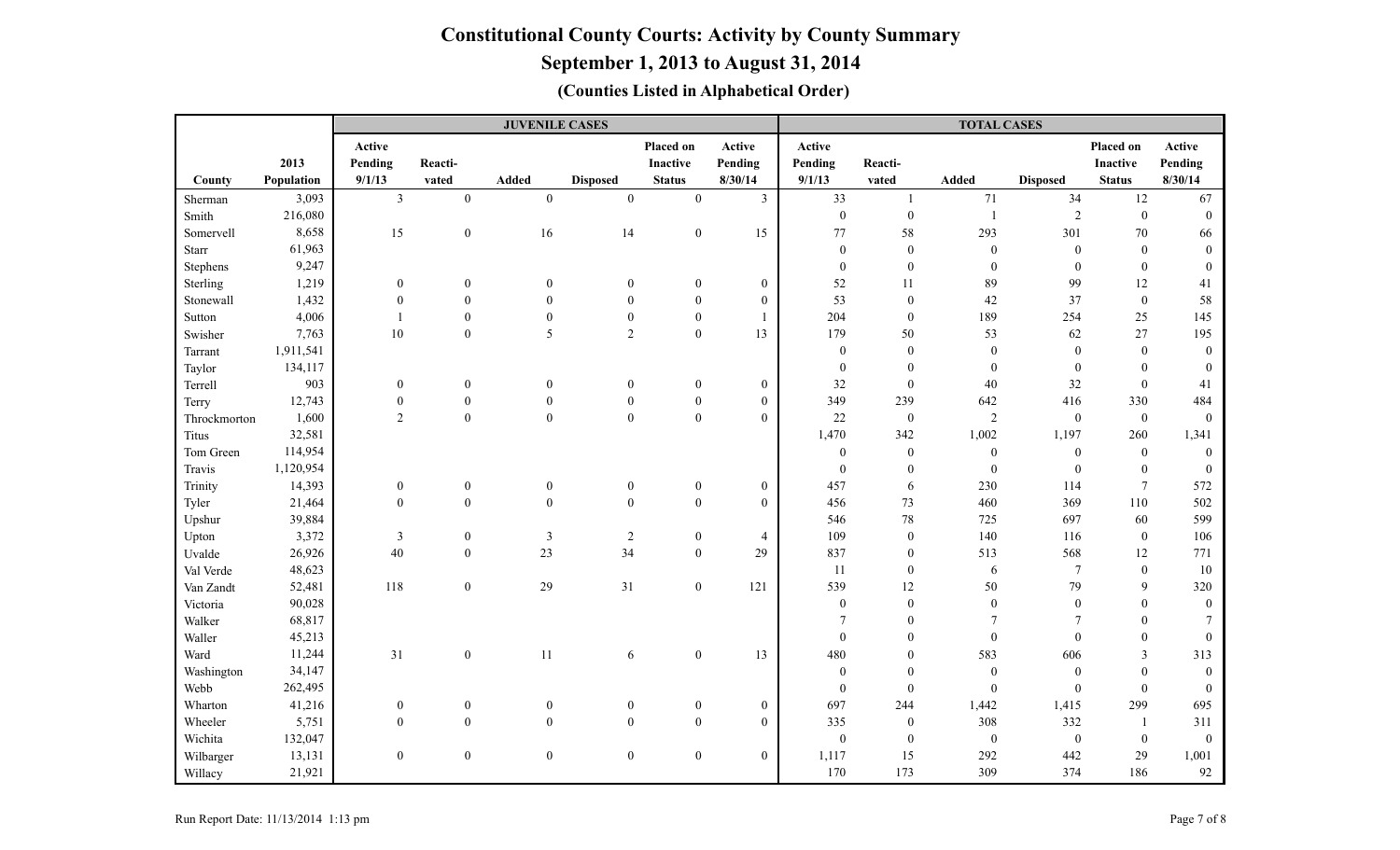|               |            | <b>CIVIL CASES</b> |          |       |                 |                 |         |         | <b>CRIMINAL CASES</b> |              |                 |                 |         |  |
|---------------|------------|--------------------|----------|-------|-----------------|-----------------|---------|---------|-----------------------|--------------|-----------------|-----------------|---------|--|
|               |            | Active             |          |       |                 | Placed on       | Active  | Active  |                       |              |                 | Placed on       | Active  |  |
|               | 2013       | Pending            | Reacti-  |       |                 | <b>Inactive</b> | Pending | Pending | Reacti-               |              |                 | <b>Inactive</b> | Pending |  |
| County        | Population | 9/1/13             | vated    | Added | <b>Disposed</b> | <b>Status</b>   | 8/30/14 | 9/1/13  | vated                 | <b>Added</b> | <b>Disposed</b> | <b>Status</b>   | 8/30/14 |  |
| Williamson    | 471,014    |                    |          |       |                 |                 |         |         |                       |              |                 |                 |         |  |
| Wilson        | 45,418     | 282                |          | 73    | $\theta$        | $\theta$        | 355     | 718     | $\overline{0}$        | 1,053        | 990             | $\theta$        | 786     |  |
| Winkler       | 7,606      | 25                 | 4        | 20    | 23              | $\theta$        | 26      | 146     | 86                    | 259          | 260             | 95              | 137     |  |
| Wise          | 60,939     |                    |          |       |                 |                 |         |         |                       |              |                 |                 |         |  |
| Wood          | 42,306     | 1,095              |          | 77    | 8               | $\theta$        | 1,553   | 563     | 83                    | 520          | 609             | 119             | 724     |  |
| Yoakum        | 8,184      | 33                 |          | 13    | 13              |                 | 31      | 115     | 18                    | 111          | 108             | 24              | 111     |  |
| Young         | 18,341     | 72                 |          | 85    | 49              | $\theta$        | 102     | 318     | 269                   | 584          | 590             | 310             | 318     |  |
| Zapata        | 14,390     | 523                | 0        | 26    | 13              |                 | 525     | 1,091   | $\theta$              | 262          | 273             | $\Omega$        | , 049   |  |
| Zavala        | 12,156     | 237                | $\theta$ | 37    | $\theta$        | $\Omega$        | 274     | 56      | $\theta$              | 94           | 95              | $\Omega$        | 55      |  |
| <b>TOTALS</b> | 26,448,193 | 17,719             | 50       | 6,185 | 4,911           | 155             | 18,416  | 83,771  | 9,311                 | 57,306       | 57,719          | 10,487          | 82,344  |  |